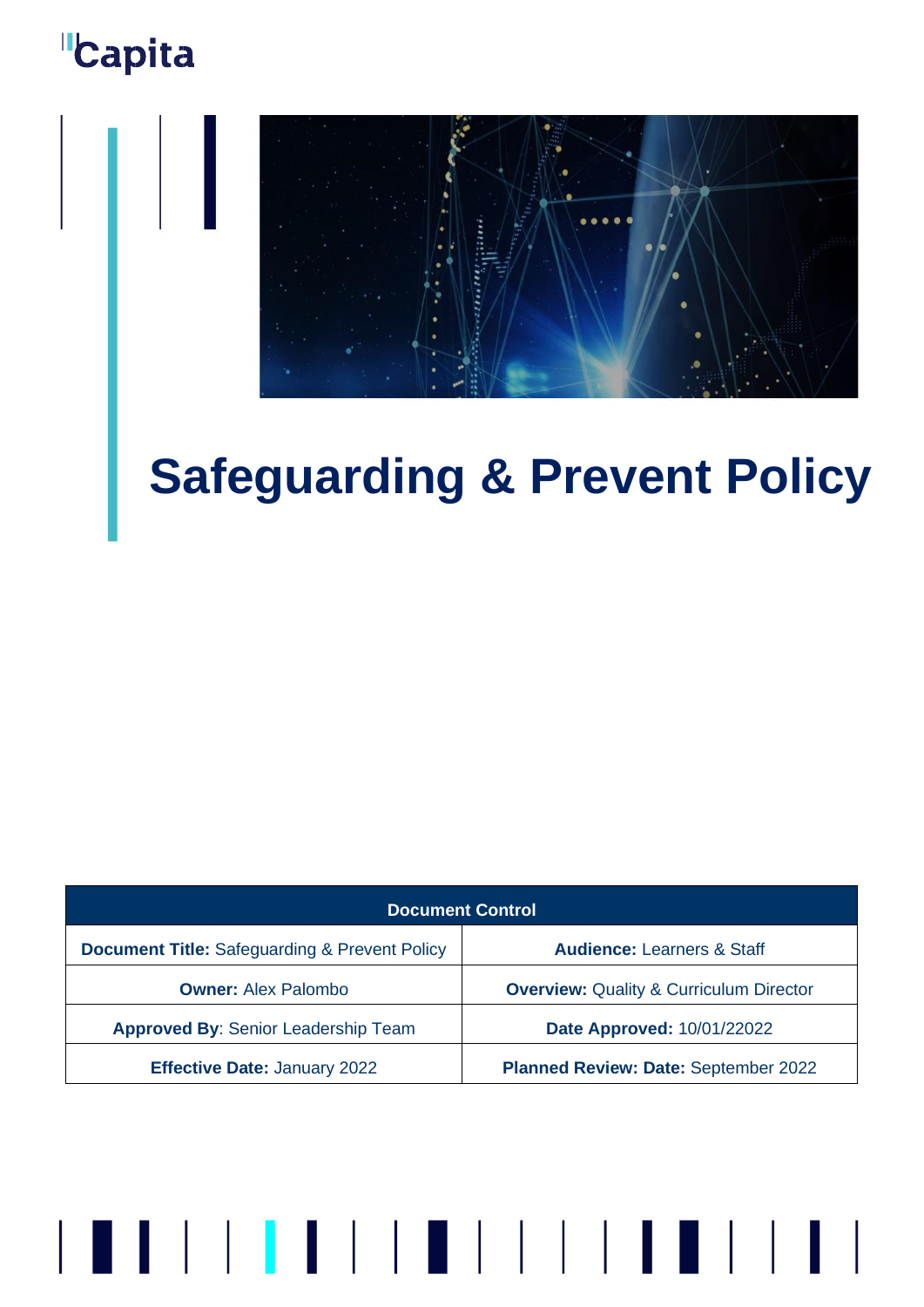# **Contents**

| 1. |  |
|----|--|
| 2. |  |
|    |  |
|    |  |
| 4. |  |
|    |  |
| 5. |  |
|    |  |
|    |  |
|    |  |
|    |  |
|    |  |
|    |  |
|    |  |
|    |  |
|    |  |
|    |  |
|    |  |
|    |  |
|    |  |
| 6. |  |
|    |  |
|    |  |
|    |  |
|    |  |
|    |  |
|    |  |
| 7. |  |
|    |  |
|    |  |
|    |  |
| 8. |  |
|    |  |
|    |  |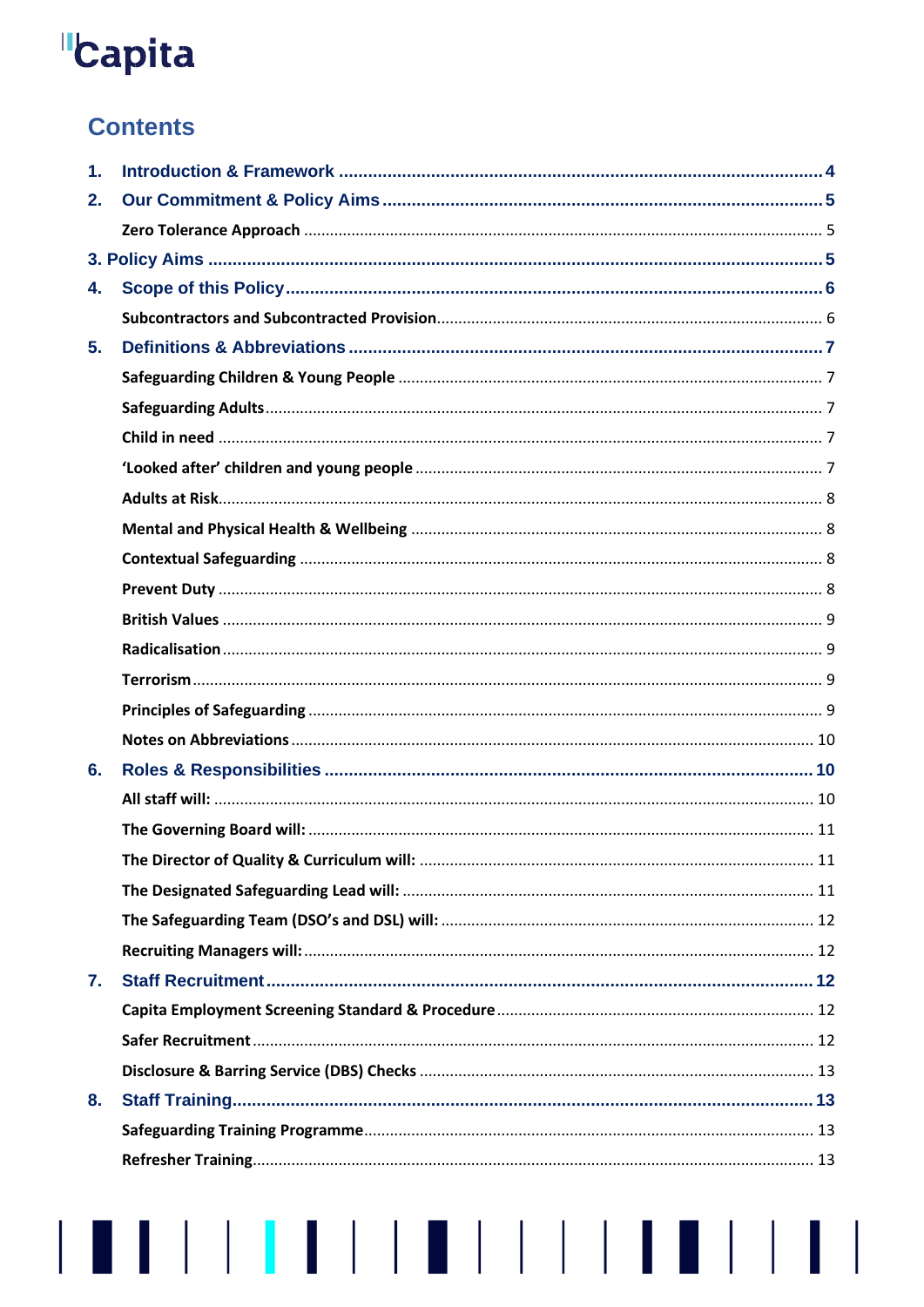$\begin{array}{c} \hline \end{array}$ 

| 9. |  |
|----|--|
|    |  |
|    |  |
|    |  |
|    |  |
|    |  |
|    |  |
|    |  |
|    |  |
|    |  |
|    |  |
|    |  |
|    |  |
|    |  |
|    |  |
|    |  |
|    |  |
|    |  |
|    |  |
|    |  |
|    |  |
|    |  |
|    |  |
|    |  |
|    |  |
|    |  |
|    |  |
|    |  |
|    |  |
|    |  |
|    |  |
|    |  |
|    |  |
|    |  |
|    |  |
|    |  |
|    |  |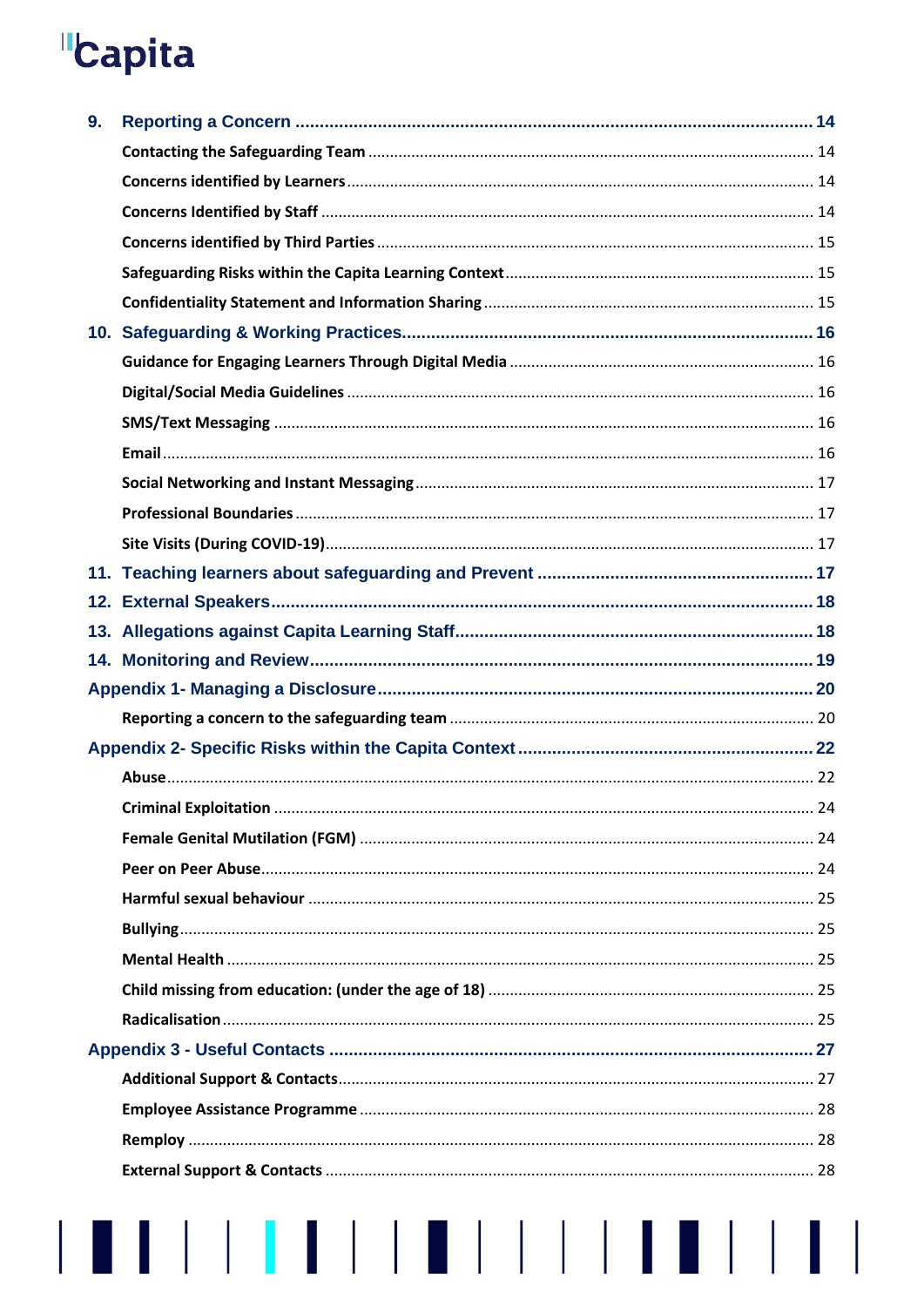# <span id="page-3-0"></span>**1. Introduction & Framework**

Capita Learning aims to provide the highest possible standards of care for all learners and staff. As such, we recognise our responsibilities for safeguarding vulnerable adults and young people and are committed to working with all stakeholders to provide effective safeguarding across all aspects of our work.

Capita Learning will remain mindful of its duty of care and other legal obligations such as those it owes under the Health and Safety at Work Act 1974 and the General Data Protection Act 2018.

This policy should also be read in conjunction with the following legislation and guidance:

- [Keeping Children Safe in Education 2021 \(KCSIE\);](https://www.gov.uk/government/publications/keeping-children-safe-in-education--2)
- [Working Together to Safeguard Children 2018 \(Updated 2020\);](https://www.gov.uk/government/publications/working-together-to-safeguard-children--2)
- [Safeguarding Vulnerable Groups Act 2006](https://www.legislation.gov.uk/ukpga/2006/47/pdfs/ukpga_20060047_en.pdf)
- [Counter-Terrorism and Security Act 2015](https://www.gov.uk/government/collections/counter-terrorism-and-security-bill)
- [Disqualification under the Childcare Act 2006 \(2018\);](https://www.gov.uk/government/publications/disqualification-under-the-childcare-act-2006/disqualification-under-the-childcare-act-2006)
- [Prevent Duty Guidance for England and Wales \(2015\);](https://www.gov.uk/government/publications/prevent-duty-guidance)
- [Channel Duty Guidance: Protecting vulnerable people from being drawn into terrorism \(2015\);](https://www.gov.uk/government/publications/channel-guidance)
- [Multi-agency statutory guidance on FGM \(2016\)](https://www.gov.uk/government/publications/multi-agency-statutory-guidance-on-female-genital-mutilation);
- [Information sharing: advice for practitioners providing Safeguarding services \(2018\);](https://www.gov.uk/government/publications/safeguarding-practitioners-information-sharing-advice)
- [Sexting in schools and colleges: responding to incidents and Safeguarding](https://www.gov.uk/government/publications/sexting-in-schools-and-colleges)
- [Young people \(UK Council for Child Internet Safety \(UKCCIS\), 2016\);](https://www.gov.uk/government/groups/uk-council-for-child-internet-safety-ukccis)
- [Children missing education \(2016\);](https://www.gov.uk/government/publications/children-missing-education)
- [Child sexual exploitation: definition and a guide for practitioners' local leaders and decision](Child%20sexual%20exploitation:%20definition%20and%20guide%20for%20practitioners%20(2017))  [makers working to protect children from child sexual exploitation \(2017\)](Child%20sexual%20exploitation:%20definition%20and%20guide%20for%20practitioners%20(2017))

- [Sexual violence and sexual harassment between children in schools and colleges \(2018\)](https://www.gov.uk/government/publications/sexual-violence-and-sexual-harassment-between-children-in-schools-and-colleges)
- [Protection of Freedoms Act 2012](https://assets.publishing.service.gov.uk/government/uploads/system/uploads/attachment_data/file/896646/CCS207_CCS0320361548-001_Proposed_revisions_to_PoFA_2012_guidance_on_making_or_renewing_NSDs_markup_Web_Accessible.pdf)
- [General Data Protection Act 2018](https://www.legislation.gov.uk/ukpga/2018/12/contents/enacted)

This policy should be read in conjunction with the following staff/learner documents:

- [Capita Employee](https://capitapeoplehub.custhelp.com/app/answers/detail/a_id/583/kw/employee%20handbook) Handbook
- [Capita Code of Conduct](http://documents.capitaconnections.capita.zone/Published%20Documents/Code%20of%20Conduct.pdf)
- [Capita Safeguarding](http://capitaconnections.capita.zone/business-support/safeguarding) Policy & Framework
- [Capita Employment Screening Standard & Procedure](http://documents.capitaconnections.capita.zone/Published%20Documents/Employee%20Screening%20UK%20ROL%20IOM%20-%20Standard.pdf)
- [Anti-Racism, Discrimination, Harassment & Bullying Policy](https://capitapeoplehub.custhelp.com/app/answers/detail/a_id/1233/kw/%EF%82%9F)
- [Diversity and Inclusion Policy](https://www.capita.com/sites/g/files/nginej291/files/2019-11/Diversity%20and%20Inclusion%20Policy.pdf)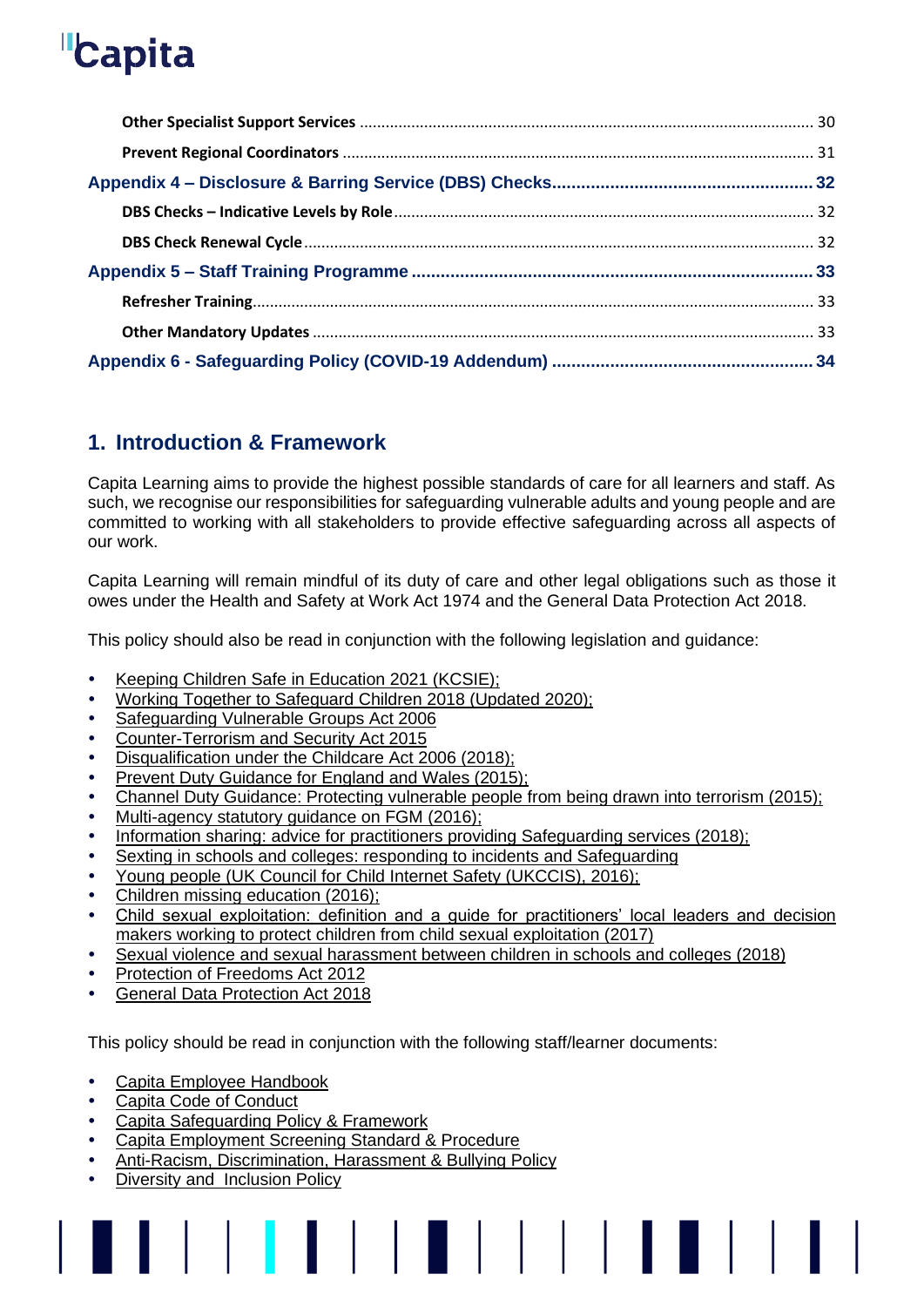- Health, Safety [and Environment Policy](https://capitapeoplehub.custhelp.com/app/answers/detail/a_id/1080)
- **[Information & Cyber Security Policy](https://www.capita.com/sites/g/files/nginej291/files/2019-09/capita-information-and-cyber-security-policy.pdf)**
- <span id="page-4-0"></span>[Speak Up](http://documents.capitaconnections.capita.zone/Published%20Documents/Speak%20Up%20-%20Policy%20(Global).pdf) Policy

# **2. Our Commitment & Policy Aims**

At Capita Learning we are committed to fulfilling our social, moral, and legal responsibilities to safeguard the welfare of every young person or vulnerable adult. In fulfilling this commitment, Capita Learning will provide a safe and friendly environment for all stakeholders and ensure effective protection from harm (including radicalisation and extremism).

Capita Learning believes that:

- Every learner has the right to enjoy a safe, caring, and inclusive learning and working environment
- Every learner should always be valued, respected as an individual and treated with dignity
- Every learner has the right to learn and/or work in a democratic environment where core British values are modelled and actively promoted by staff
- Every learner has the right to learn in an environment where any form of discrimination, abuse, harassment, bullying, or victimisation are strictly unacceptable
- Every learner has the right to expect staff to listen to them when they need to express themselves and to take any necessary action to provide support where this might be required

Capita Learning ensures it adopts a culture of vigilance where learners' welfare is promoted and where timely and appropriate safeguarding action is taken for any learner who needs extra help or who may be suffering, or likely to suffer harm.

All staff must recognise that ignoring abuse and other potential safeguarding risks is not an option. They must, therefore, report any concerns for the well-being of learners in accordance with this policy and guidance, which has the full commitment of Capita's Senior Management Team.

## <span id="page-4-1"></span>**Zero Tolerance Approach**

Capita Learning operates a 'zero tolerance' approach to all instances of abuse, bullying, harassment, discrimination, or exploitation. This applies in all instances and whether the identified concern is physical, sexual, or emotional in form.

The principles of good standards of behaviour and respect for others are embedded within the Capita Group values and are, therefore expected of all individuals and organisations throughout their association with Capita Learning. We are, however, mindful that there are instances where these standards may not be achieved and are committed to investigating all instances where a potential/actual risk to safety or welfare is raised as a safeguarding concern.

# <span id="page-4-2"></span>**3. Policy Aims**

This policy has been developed to:

- Ensure that all stakeholders understand their safeguarding responsibilities and are equipped to take all reasonable measures to assess and minimise the risk of harm to learners.
- Ensure that processes are in place to enable all stakeholders to develop a clear understanding of the potential safeguarding risks to learners or staff and can identify these within the Capita Learning context.
- **Ensure that clear procedures are in place to enable timely reporting and effectively manage** responses where any safeguarding concerns might be identified.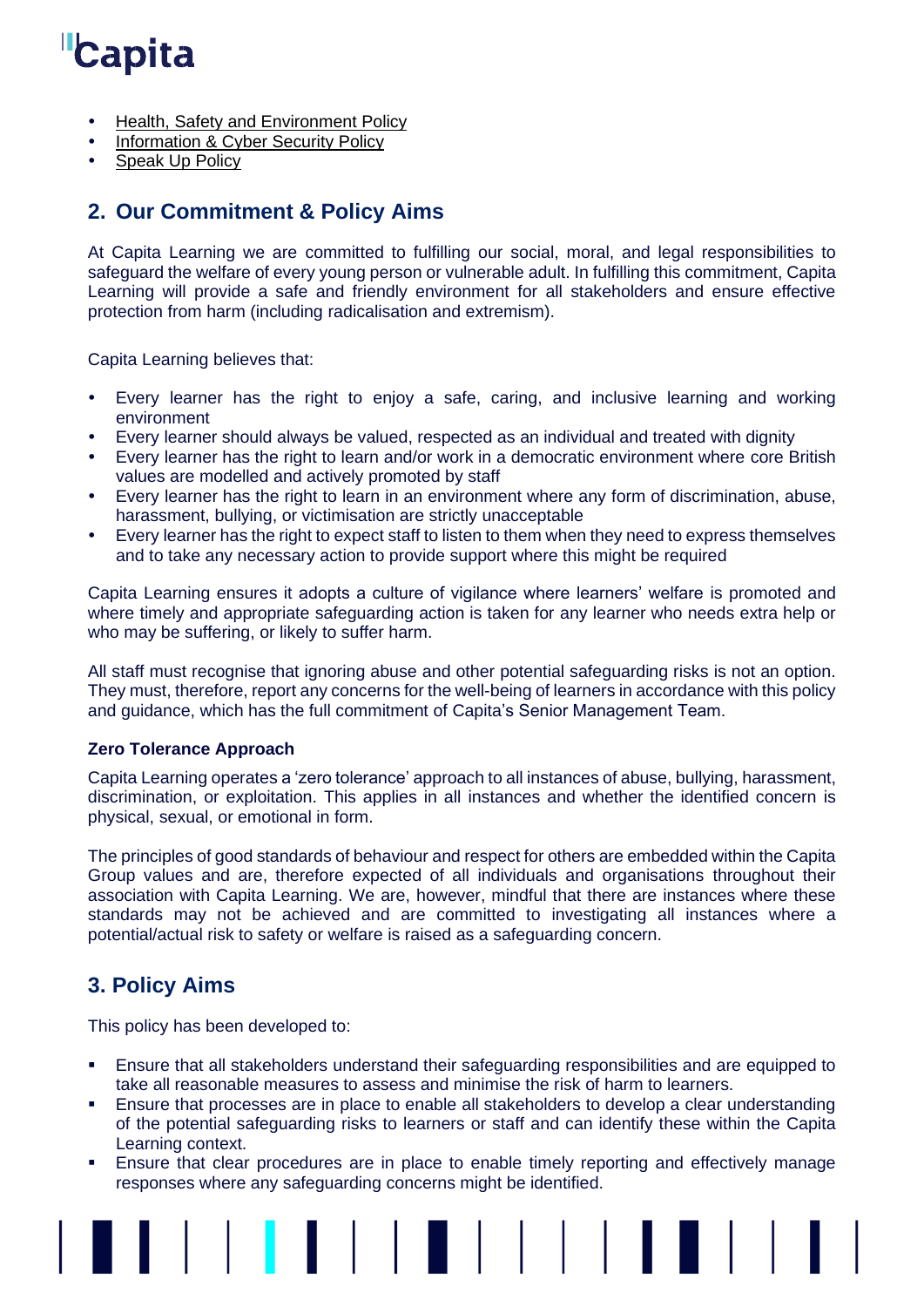

To achieve this, Capita Learning will:

- Provide a safe environment for all stakeholders by ensuring thorough risk assessment and safe working practices are put in place.
- **Embed a culture of safeguarding across the organisation by ensuring all staff operating** procedures and learner information includes reference and information about this policy.
- **Establish procedures for reporting and responding to safeguarding concerns (including** allegations of abuse and radicalisation) and ensure these are applied consistently by all staff.
- **Embed safer recruitment procedures across the organisation, ensuring that training, candidate** checks, questions and vetting processes are integral elements of the recruitment procedure.
- Provide appropriate training for all staff as part of their induction, and through additional refresher sessions, including additional training which may be required for specific roles.
- **Embed effective information-sharing protocols with staff and key partners, such as employers in** order to report concerns to outside agencies, where appropriate
- **•** Promote awareness across the organisation through providing regular updates on emerging themes relating to Safeguarding and the Prevent Duty, British values, and policy/legislative changes.
- Have a designated Safeguarding Lead who will report to the Director of Quality and Curriculum and will take the strategic lead in relation to Safeguarding learners.
- Equip learners with the skills they need to keep themselves safe online in their work and build resilience in their personal lives
- Raise employee awareness of Safeguarding and Prevent issues such as minimising risk, recognising abuse, and treating all learners with respect.
- **Ensure that subcontractors and partners have appropriate Safeguarding and Prevent policies** and procedures and that these are checked when tendering for work with Capita
- **Ensure that any external speakers or visitors are always vetted and accompanied**
- Work in partnership with Local Safeguarding Boards, Prevent Coordinators, and other Child Protection Agencies, where applicable
- Review the effectiveness of policies and procedures where there has been a Safeguarding or Prevent concern

# <span id="page-5-0"></span>**4. Scope of this Policy**

This policy covers all activities associated with delivery of adult education programmes provided by Capita Learning, including:

- Capita Learning Apprenticeships
- The Firefighter Development Apprenticeship Programme
- Adult Education Programmes

All responsibilities and processes within this policy, therefore, apply to all learners, Capita Learning staff, sub-contractors and temporary staff whilst working with Capita Learning.

## <span id="page-5-1"></span>**Subcontractors and Subcontracted Provision**

We are committed to working closely with all our subcontractor partners to ensure the effective implementation of this policy as part of this support our due diligence processes include an annual review of all relevant operational process in place with each subcontractor (including relevant policies day to day processes, provision for staff training, etc).

▌▌▏▏▏**▏▎▏▏▏▏▊▏▏▏▏▏▏▏**▏▏▏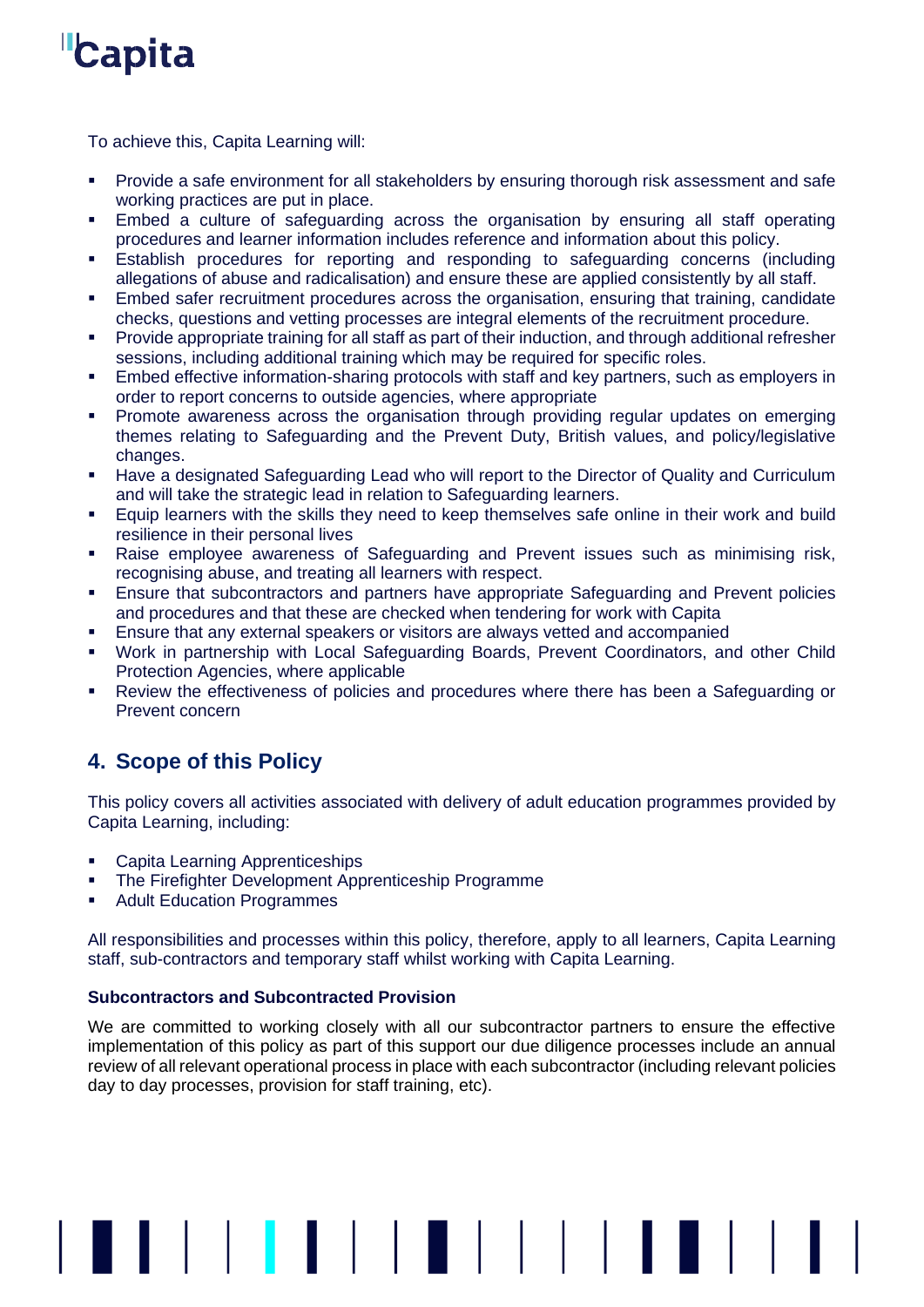

# <span id="page-6-0"></span>**5. Definitions & Abbreviations**

Capita Learning is committed to providing the highest possible standard of safeguarding and welfare support to all learners and staff, irrespective of their age or individual circumstances. It is, however, important to note that different frameworks and requirements may apply, dependent on an individual's specific context.

## <span id="page-6-1"></span>**Safeguarding Children & Young People**

Safeguarding children and young people refers to processes relating to those under 18 years of age. Specific responsibilities in relation to children and young people are outlined within the statutory guidance document "Keeping Children Safe in Education" which is updated annually. Within this guidance safeguarding is defined as:

- **Protecting children from maltreatment.**
- Preventing impairment of children's health or development.
- **Ensuring that children are growing up in circumstances consistent with the provision of safe and** effective care.
- Taking action to enable all children to have the best outcomes.

At Capita Learning we believe that it is our moral duty to provide the best possible support for our learners. We are, therefore, committed to taking all necessary steps to promote welfare and safety children within our community, whether, or not, this is required within our statutory duties.

### <span id="page-6-2"></span>**Safeguarding Adults**

Safeguarding Adults refers to processes relating to those over 18 years of age. The Care Act 2014 establishes a duty to protect adults from abuse and neglect, and also emphasises the importance of actions to protect vulnerable adults.

Factors considered within identification of a vulnerable adult includes (but is not restricted to) individuals with any of the following:

- Learning Difficulties
- Disability (physical or mental)
- **•** Physical Impairments
- **•** Sensory Impairments
- Mental Health Needs
- Age Related Frailty
- Dementia
- **Brain Injuries**
- **Drug, Alcohol or Substance Problems**

At Capita Learning we believe that it is our moral duty to provide the best possible support for our learners. We are, therefore, committed to taking all necessary steps to promote welfare and safety of adults within our community, whether, or not, this is required within our statutory duties.

## <span id="page-6-3"></span>**Child in need**

A child in need is defined under the Children Act 1989 as a child who is unlikely to achieve or maintain a reasonable level of health or development, or whose health and development is likely to be significantly or further impaired, without the provision of services; or a child who is disabled.

#### <span id="page-6-4"></span>**'Looked after' children and young people**

The term 'looked after' refers to children and young people who are in the care of the Government or who are provided with accommodation for a continuous period. Children and young people who

. . . . . . . . . . . . . . . . .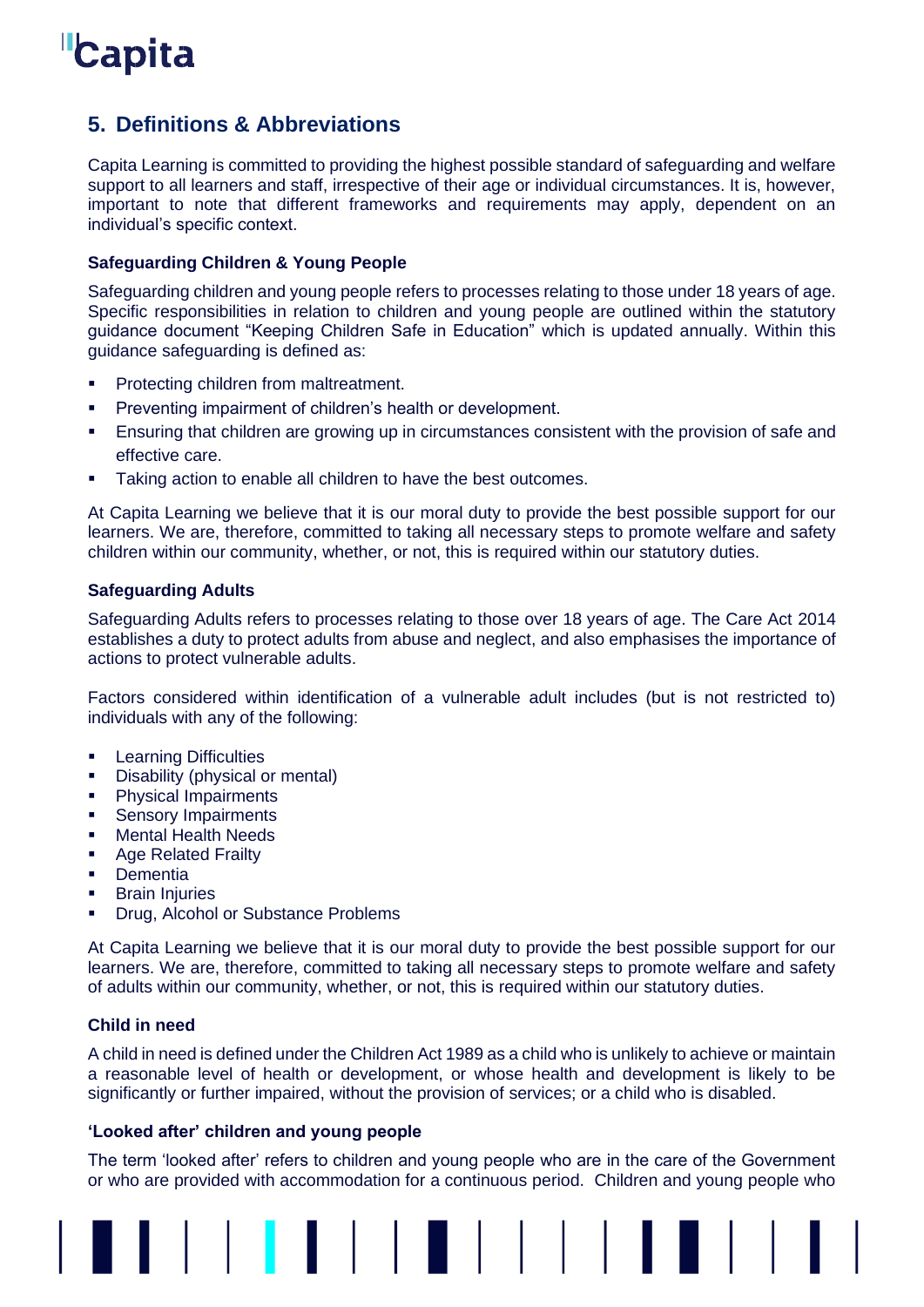live away from home for other reasons whilst not being 'looked after' may still be vulnerable. This also includes those that were referred to as previously looked after and who may be vulnerable to harm, or face educational barriers to attendance, or have mental health concern or a learning. behavioural or emotional need.

## <span id="page-7-0"></span>**Adults at Risk**

An 'Adult at Risk' is any person aged 18 years and over who is (or may be) in need of additional care or support as a result of their increased vulnerability. To help ensure we provide the best possible safeguarding support for learners and staff, we consider the risks associated with the circumstances of each individual and not just their characteristics. Though not an exhaustive list, the following factors may be considered when determining the level of risk associated with an individual's circumstances:

- **Mental health difficulties**
- **EXECT:** Learning, physical or sensory impairments
- A related frailty or illness
- Exposure to abuse, domestic violence or disproportionate influence
- Substance misuse and/or addiction
- <span id="page-7-1"></span>■ Asylum seeker / Refugee status

### **Mental and Physical Health & Wellbeing**

The World Health Organisation defines health as 'a state of complete physical, mental and social wellbeing and not merely the absence of disease or infirmity'. Having due regard to mental health is, therefore, required to ensure the good overall health of learners and staff.

With the impact of COVID-19 learners may feel extremely overwhelmed either working from home or returning to their place of work. For up-to-date information on government guidelines relating to COVID-19 please [click here.](https://www.gov.uk/coronavirus?gclid=EAIaIQobChMI_7WQq4rf8gIVF_hRCh39mgBeEAAYASAAEgK6R_D_BwE)

Poor mental health, and physical health could be a wider safeguarding concern. More information on support available can be found in Appendix 3 of this policy.

#### <span id="page-7-2"></span>**Contextual Safeguarding**

Contextual Safeguarding is an approach to understanding and responding to an individual's experiences of significant harm throughout all aspects of their lives (including outside their family and home). This approach recognises the different relationships an individual may have and influences they may experience in their education/professional environment, peer groups, online and in their community.

It is important that we consider the risks to individuals through wider extra-familial harm (such as exploitation) during their wider experiences within their community – An individual's physical and social spaces beyond the family and home are crucial factors in their likelihood of risk and, therefore, also crucial to engage in helping to keep them safe.

## <span id="page-7-3"></span>**Prevent Duty**

The UK Government places a duty on specified authorities (including schools, colleges, and education providers) to have "due regard to the need to prevent people from being drawn into terrorism". Within this Duty, we are required to ensure a greater awareness towards the potential vulnerabilities to extremism and potential indicators of engagement with extremist ideologies, and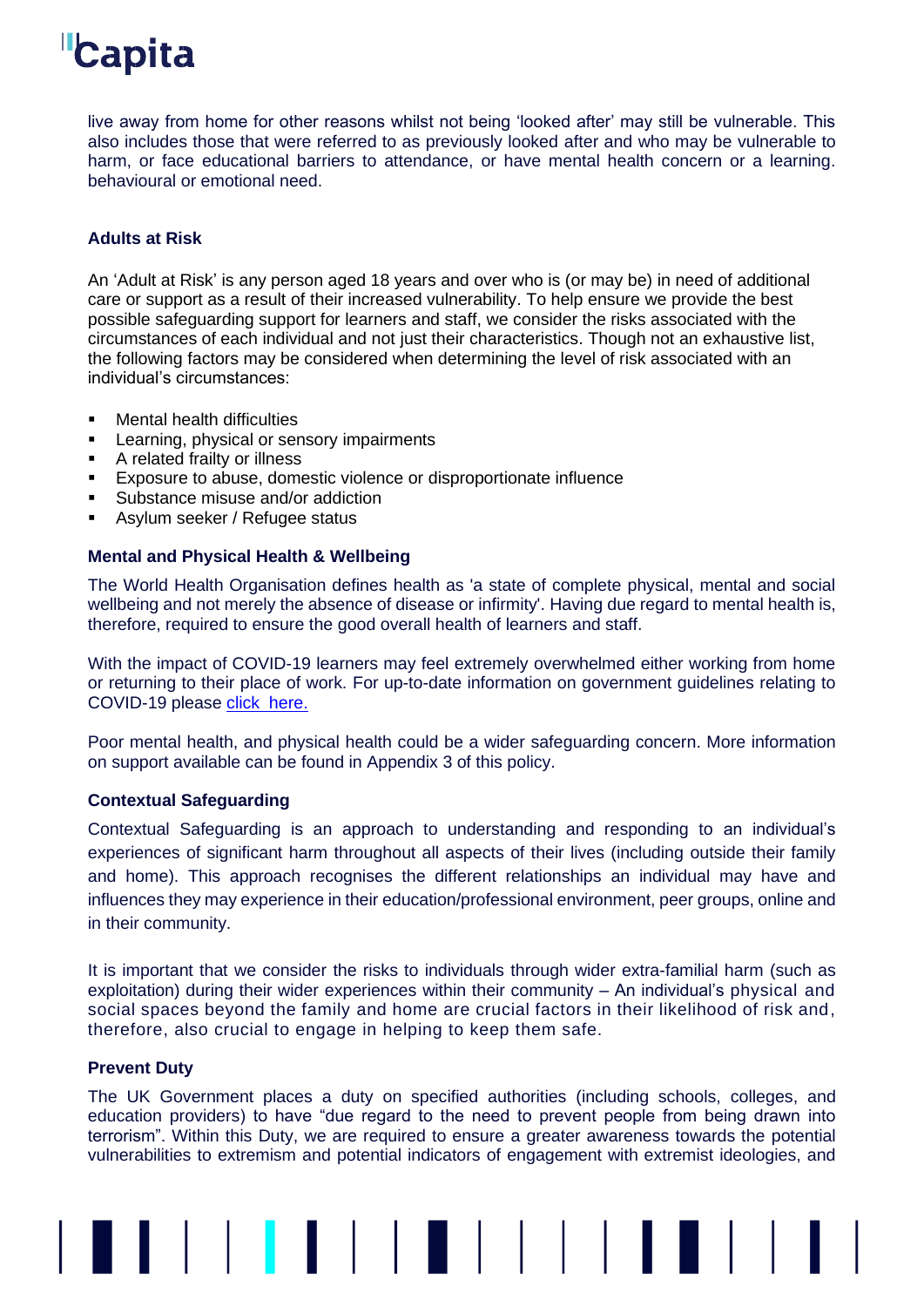implement actions to safeguard all individuals from extremism, extremist ideologies, and radicalisation.

Fulfilling our responsibilities within the Prevent duty requires all Capita Learning staff to remain vigilant to the potential indicators of radicalisation and extremist behaviours, and to take steps to report any concerns associated with this area as a safeguarding concern – Please refer to Appendix 2 for further details of the potential indicators.

## <span id="page-8-0"></span>**British Values**

Fundamental British values underpin what it is to be a citizen in a modern and diverse Great Britain which values all members of the community and celebrates diversity. Promoting the fundamental British values is identified as a key element of the Prevent strategy.

These values are shared by many democratic nations and are defined within the Prevent Strategy as: Democracy, Rule of Law, Individual Liberty and Respect and Tolerance. At Capita Learning, we actively promote British values through our culture and through delivery of our learning programmes.

## <span id="page-8-1"></span>**Radicalisation**

Radicalisation refers to the process by which a person comes to support terrorism and extremist ideologies associated with terrorist groups. Extremism is the vocal or active opposition to our fundamental British values, including Democracy, the Rule of Law, Individual Liberty and the Mutual Respect and Tolerance of different faiths and beliefs.

## <span id="page-8-2"></span>**Terrorism**

Terrorism is a by-product of radicalisation. Terrorism is an action that endangers or causes serious violence to a person/people; causes serious damage to property; or seriously interferes or disrupts an electronic system.

## <span id="page-8-3"></span>**Principles of Safeguarding**

Capita Learning will follow the six key safeguarding principles needed to protect people in line with the Care Act 2014:

| 1. Empowerment                                                                                                          |  |
|-------------------------------------------------------------------------------------------------------------------------|--|
| Ensuring people are supported and confident in making their own decisions and<br>giving informed consent.               |  |
| Empowerment gives individuals choice and control over decisions made.                                                   |  |
| 2. Protection                                                                                                           |  |
| Providing support and representation for those in greatest need.                                                        |  |
| Organisations can put measures in place to help stop abuse from occurring and offer                                     |  |
| help and support to those at risk.                                                                                      |  |
| 3. Prevention                                                                                                           |  |
| It is crucial to try and take action before harm occurs, preventing neglect, harm or<br>abuse is the primary objective. |  |
| Prevention is the act of organisations working to stop abuse before it happens.                                         |  |
| Raising awareness, training staff and making information easily accessible are all                                      |  |
| ways that they can demonstrate prevention measures and encourage individuals to<br>ask for help.                        |  |
|                                                                                                                         |  |
|                                                                                                                         |  |
|                                                                                                                         |  |
|                                                                                                                         |  |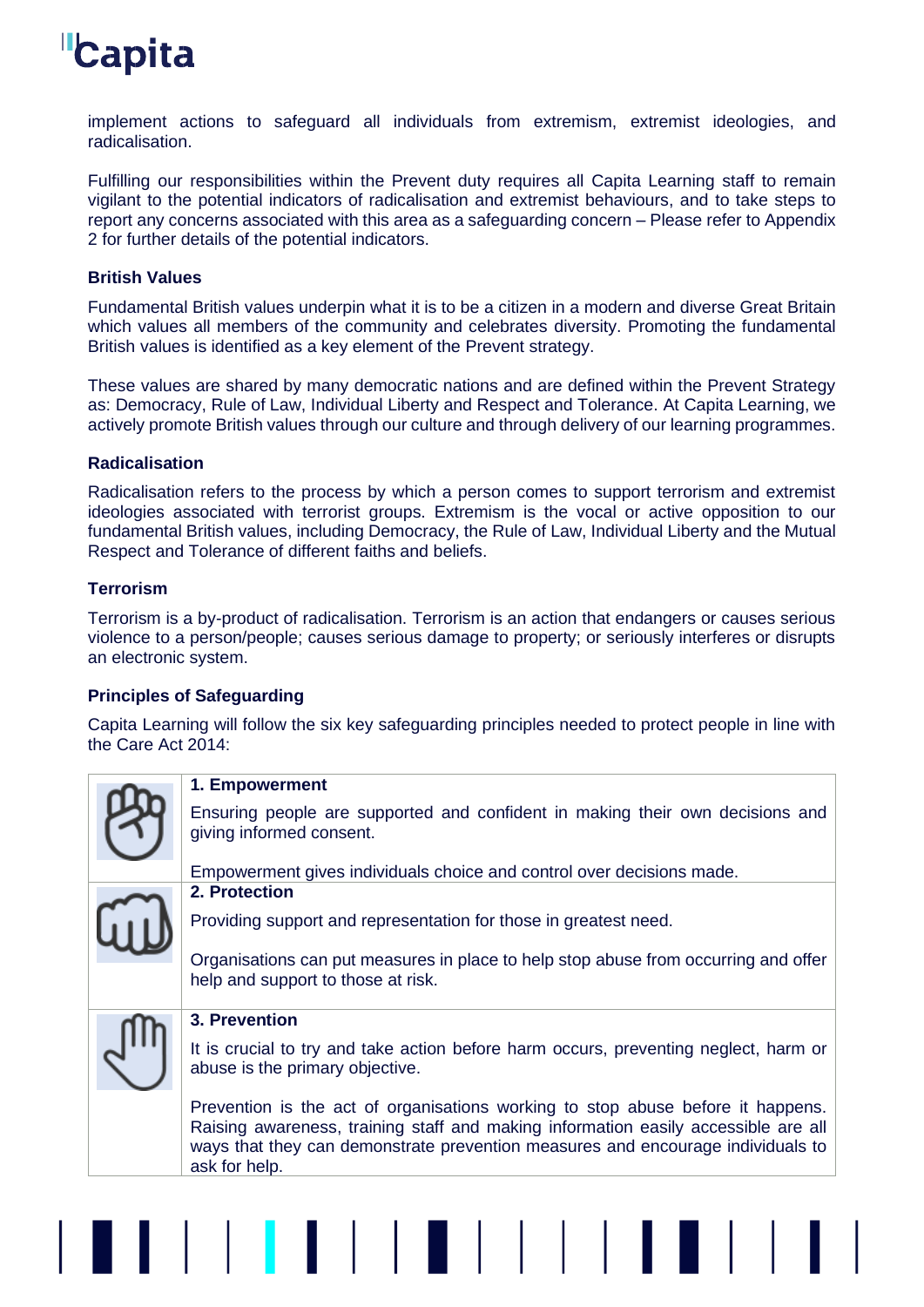| 4. Proportionality                                                                                                                                                                                                                                                                                                                          |
|---------------------------------------------------------------------------------------------------------------------------------------------------------------------------------------------------------------------------------------------------------------------------------------------------------------------------------------------|
| We must take a proportionate and least intrusive response to the issue presented.                                                                                                                                                                                                                                                           |
| Proportionality ensures that services take each person into account when dealing with<br>abuse. They will respect each individual and assess any risks presented.                                                                                                                                                                           |
| 5. Partnerships                                                                                                                                                                                                                                                                                                                             |
| Forming partnerships with local communities can create solutions as they can assist<br>in preventing and detecting abuse.                                                                                                                                                                                                                   |
| Partnerships give organisations the opportunity to work together, as well as with the<br>local community.                                                                                                                                                                                                                                   |
| <b>6. Accountability</b>                                                                                                                                                                                                                                                                                                                    |
| Being accountable and having complete transparency in delivering safeguarding<br>practice.<br>Safeguarding is everyone's business and accountability makes sure that everyone<br>plays their part when it comes to safeguarding vulnerable people. Everyone is<br>accountable for their actions as individuals, services and organisations. |

## <span id="page-9-0"></span>**Notes on Abbreviations**

Throughout this policy and guidance, reference is made to 'learner'. This refers to all individuals engaged on a learning programme with Capita Apprenticeships (including the Firefighter Development programme) and individuals directly enrolled on any other learning programme offered by the Capita Adult Education provision.,

The following abbreviations are used throughout this document:

- DSL Designated Safeguarding Lead
- DSO Designated Safeguarding Officer
- SPOC Single Point of Contact within employer organisations
- <span id="page-9-1"></span>▪ LSCPs – Local Safeguarding Children Partners (or partnerships)

## **6. Roles & Responsibilities**

Safeguarding and promoting the welfare of learners and staff is everyone's responsibility. All Capita Learning staff, therefore, have a part to play in ensuring the best possible support and care is provided. All staff working with Capita Learning are required to:

## <span id="page-9-2"></span>**All staff will:**

- Be familiar with, understand and adhere to this policy and all mandatory guidance (including relevant parts of the Department for Education's statutory safeguarding guidance, Keeping Children Safe in Education) and the Prevent duty, and engage with all updates as provided.
- Be familiar with, understand and adhere to the Capita Staff 'Code of Conduct'
- Be familiar with the potential risks which apply to the Capita Learning context and understand the potential indicators of these concerns and remain vigilant to these in all aspects of work within the organisation (Please refer to Appendix 2 for further details of the risks that apply to this context).
- Be familiar with and understand the process for dealing with a disclosure relating to a safeguarding concern (Please refer to Appendix 1 for further details).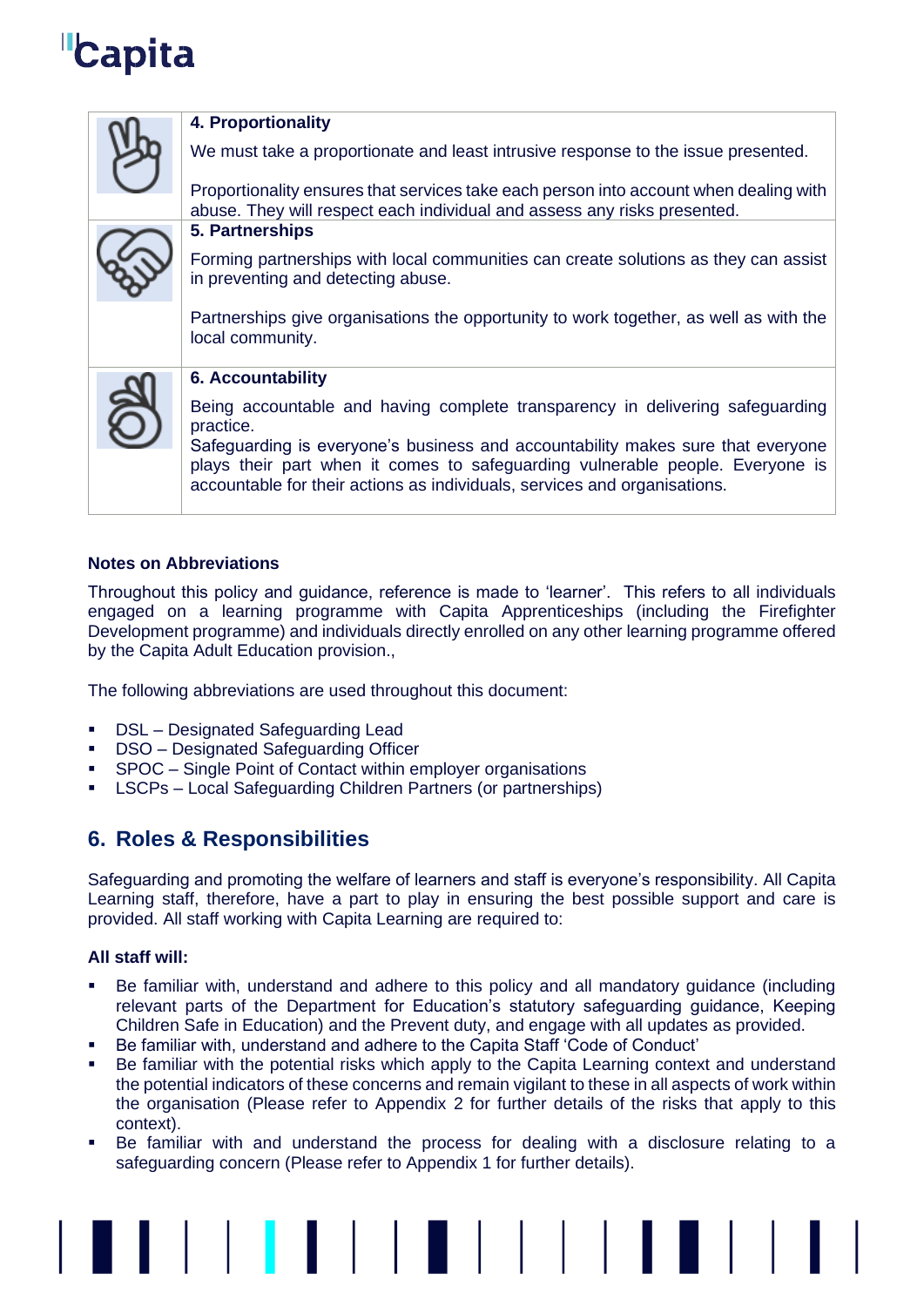- Be familiar with and understand the process for referring a safeguarding concern, including any concerns relating to learners and any allegation made against a member of staff.
- Report instances of actual or suspected safeguarding concerns to the Designated Safeguarding Officer, in line with the processes outlined within this policy and the legal duty for reporting FGM.
- Complete all relevant training and development identified by Capita Learning and be aware of all responsibilities outlined within this policy and within relevant statutory documents or other guidance.

Alongside their general responsibilities as a member of staff, specific post-holders also have the following responsibilities associated with their role(s):

## <span id="page-10-0"></span>**The Governing Board will:**

- Hold overall responsibility for ensuring that Safeguarding is effective across the organisation.
- Have accountability for ensuring that effective processes are in place across the organisation.
- Review and annually approve the Safeguarding & Prevent Policy, ensuring it complies with all legal, moral, and social responsibilities relevant to its application.
- **•** Provide oversight through review of all Board updates and assess the impact of this policy in achieving our legal, moral, and social responsibilities in relation to safeguarding.
- Appoint a nominated board member to liaise with the Designated Safeguarding Lead (DSL)and Director of Quality & Curriculum on Safeguarding issues.
- **Ensure that appropriate time, funding and resources are made available to the Designated** Safeguarding Lead to enable effective implementation of this policy and all associated processes.

## <span id="page-10-1"></span>**The Director of Quality & Curriculum will:**

- Hold responsibility for Safeguarding and have accountability for ensuring that effective processes are in place across the organisation.
- **EXECT A** Report to the Governing Body regularly regarding the effectiveness of safeguarding and implementation of related policies.
- Ensure that the Designated Safeguarding Lead provides effective strategic leadership of safeguarding, and that policy and/or legislative amendments are made within an appropriate timeframe.
- Support the Designated Safeguarding Lead and other members of the safeguarding team to ensure the effective delivery of all safeguarding processes across all elements of the organisation.

## <span id="page-10-2"></span>**The Designated Safeguarding Lead will:**

- Hold responsibility for the implementation of this policy and all related procedures, ensuring that all processes across the organisation provide effective safeguarding.
- Promote a culture of vigilance where all staff are aware and can confidently execute their responsibilities within this policy and its associated processes
- **Ensure that all staff receive appropriate training and understand the key risks (including abuse,** neglect, peer on peer abuse (including violence and sexual violence), Criminal Exploitation, FGM, Prevent and online safety) and are aware of the potential indicators of these harms.
- Ensure that the Single Central Record (SCR) is accurate and up to date so that records confirm that appropriate checks have been completed on all Capita Learning staff.
- Be available for all staff to discuss safeguarding concerns and take a lead of management on the organisation's response to any safeguarding concerns, including referrals to other agencies where this is required.
- Lead the response to any allegations made against staff in relation to safeguarding, liaising with the Director of Quality & Curriculum, as appropriate.
- **Ensure all safequarding concerns are effectively recorded and that appropriate responses are** implemented following any concern that is raised.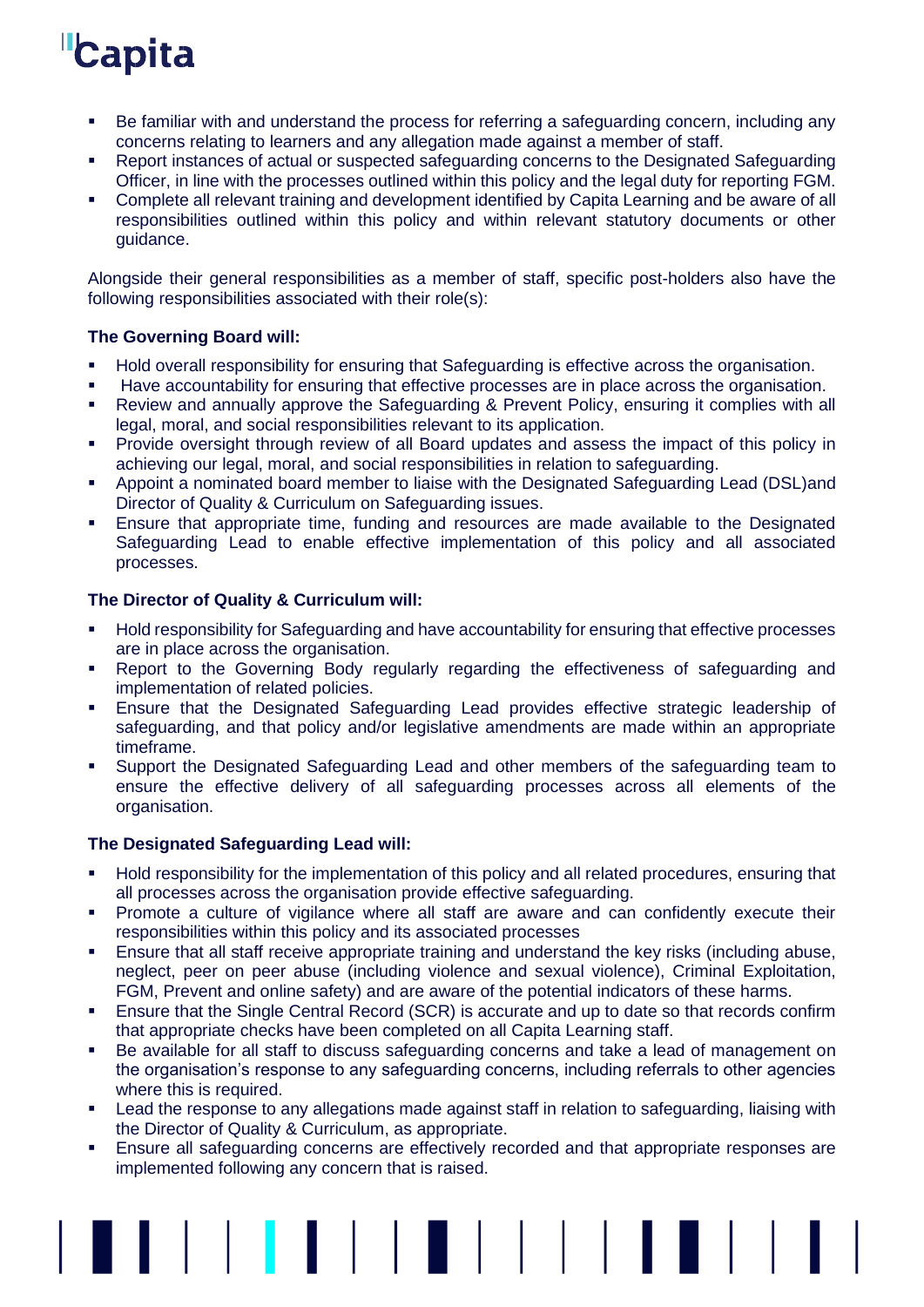- **E**nsure the effective monitoring of safeguarding concerns, including analysis of trends/patterns, and identifying any lessons to be learned following the management of any safeguarding issues.
- Provide regular updates to the Director of Quality & curriculum and Board outlining the safeguarding context and operational effectiveness of safeguarding processes.
- Keep up to date with the latest national and local guidance, requirements and risks, ensuring that these are shared with the safeguarding team and wider staff through regular updates.

## <span id="page-11-0"></span>**The Safeguarding Team (DSO's and DSL) will:**

- Ensure all safeguarding concerns are recorded in line with the established processes, and that all concerns are effectively responded to.
- Keep up to date with emerging issues, including attending regular meetings to discuss any relevant national and local updates.

### <span id="page-11-1"></span>**Recruiting Managers will:**

- Ensure Safer Recruitment practices and the Capita Employment Screening Standard & Procedure are followed when recruiting for posts,.
- **Ensure appropriate action is taken within the response to any allegation made against a member** of staff.

# <span id="page-11-2"></span>**7. Staff Recruitment**

Capita Learning is committed to recruiting high quality staff and will ensure that all recruitment processes support the provision of the highest possible standards of safeguarding for learners and staff.

### <span id="page-11-3"></span>**Capita Employment Screening Standard & Procedure**

In accordance with the Capita Employment Screening Standard & Procedure, all staff joining Capita Learning are required to complete pre-employment vetting checks.

## <span id="page-11-4"></span>**Safer Recruitment**

To ensure we achieve these aims, all staff recruitment is completed in accordance with the following procedures:

- All managers involved in recruitment have undertaken Safer Recruitment training.
- All offers of employment are made following a face-to-face interview that explores attitudes, motivation, temperament, and personal qualities, as well as skills and experience relevant to the role.
- **EXECT** All offers of employment/work are conditional to satisfactory references and an appropriate Disclosure & Barring Service (DBS) check
- **.** All appointments are subject to the Capita Group Recruitment and Screening Policy and processes
- Where candidates are recruited from overseas, extra care is taken in pursuing references and carrying out the relevant checks. Where appropriate, advice from the DBS Overseas Information Service is obtained
- All staff are made aware of Capita's Safeguarding and Prevent policy and procedures, and their obligations regarding safeguarding learners as part of their induction.

If it is necessary for someone to start work at short notice, before checks are completed, a thorough risk assessment is carried out and must be approved by the Divisional Information & Security Officer (DISO) - All such assessments are documented and kept confidentially. Until their DBS disclosure is received by Capita, the individual is supervised by a DBS-checked member of staff

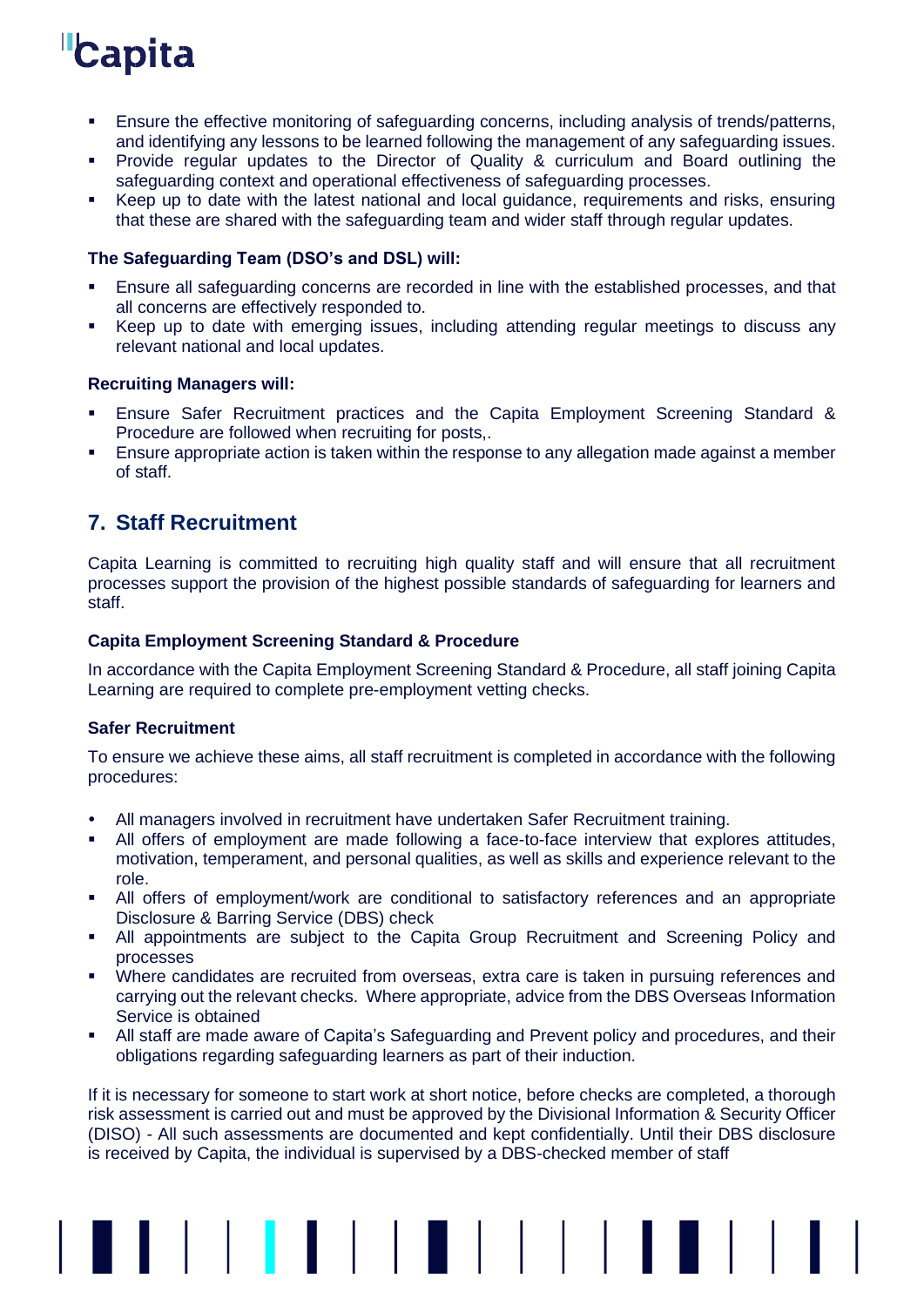

### <span id="page-12-0"></span>**Disclosure & Barring Service (DBS) Checks**

All offers of employment/work are conditional to an appropriate vetting process, including Disclosure & Barring Service (DBS) check. The level of DBS checks required is dependent on the role being recruited, but this may be completed at Basic, Standard or Enhanced level and is dependent on the type of activity and contact with learners that is associated with the role.

For further information about the DBS checks and how thee apply to indicative roles, please see Appendix 4.

It is Capita Learning policy that DBS checks are renewed every 3 years throughout the period of service with the organisation.

# <span id="page-12-1"></span>**8. Staff Training**

All relevant elements of Safeguarding training are a mandatory requirement for all Capita Learning staff, and will form part of their induction and ongoing CPD. To achieve our commitment to providing the highest possible standard of safeguarding for learners and staff, our safeguarding training programme is designed to ensure that staff:

- Understand their role in delivering safeguarding and providing a culture of vigilance to support all learners and staff.
- have a working knowledge of the safeguarding issues faced by learners and are aware of the potential signs that learners may be at risk or experiencing difficulties.
- understand the referral/reporting process for raising concerns, and can provide accurate, highquality information to support the referral.
- Receive alerts and updates relating to specific risks to learners and staff, or updated guidance and processes.

#### <span id="page-12-2"></span>**Safeguarding Training Programme**

The training programme includes mandatory elements required within the Capita Safeguarding Framework as well as elements which are specific to the business area. Our training programme is reviewed annually by the Designated Safeguarding Lead to ensure that this provides the necessary information and support for staff – Further details of the current training programme can be found in Appendix 5.

#### <span id="page-12-3"></span>**Refresher Training**

All Capita Learning staff are required to maintain an up-to-date working knowledge of safeguarding. To support colleagues in achieving this, all staff are required to complete 'refresher training as follows:

**Capita Group Training**: In accordance with the Capita Group Safeguarding Framework, all Capita Learning staff are required to complete the Capita Group Safeguarding training module every 3 years.

**Capita Learning Annual Refresher**: All Capita Learning staff are required to complete a business specific annual refresher programme to ensure they are aware of any relevant updates and legislative changes and maintain a good working knowledge of the potential risks that apply to the Capita Learning context.

▌▌▏▏▏**▏▌**▐▕▏▏▏▊▏▏▏▏▏▏▏▌▐▏▊▏▏▏▏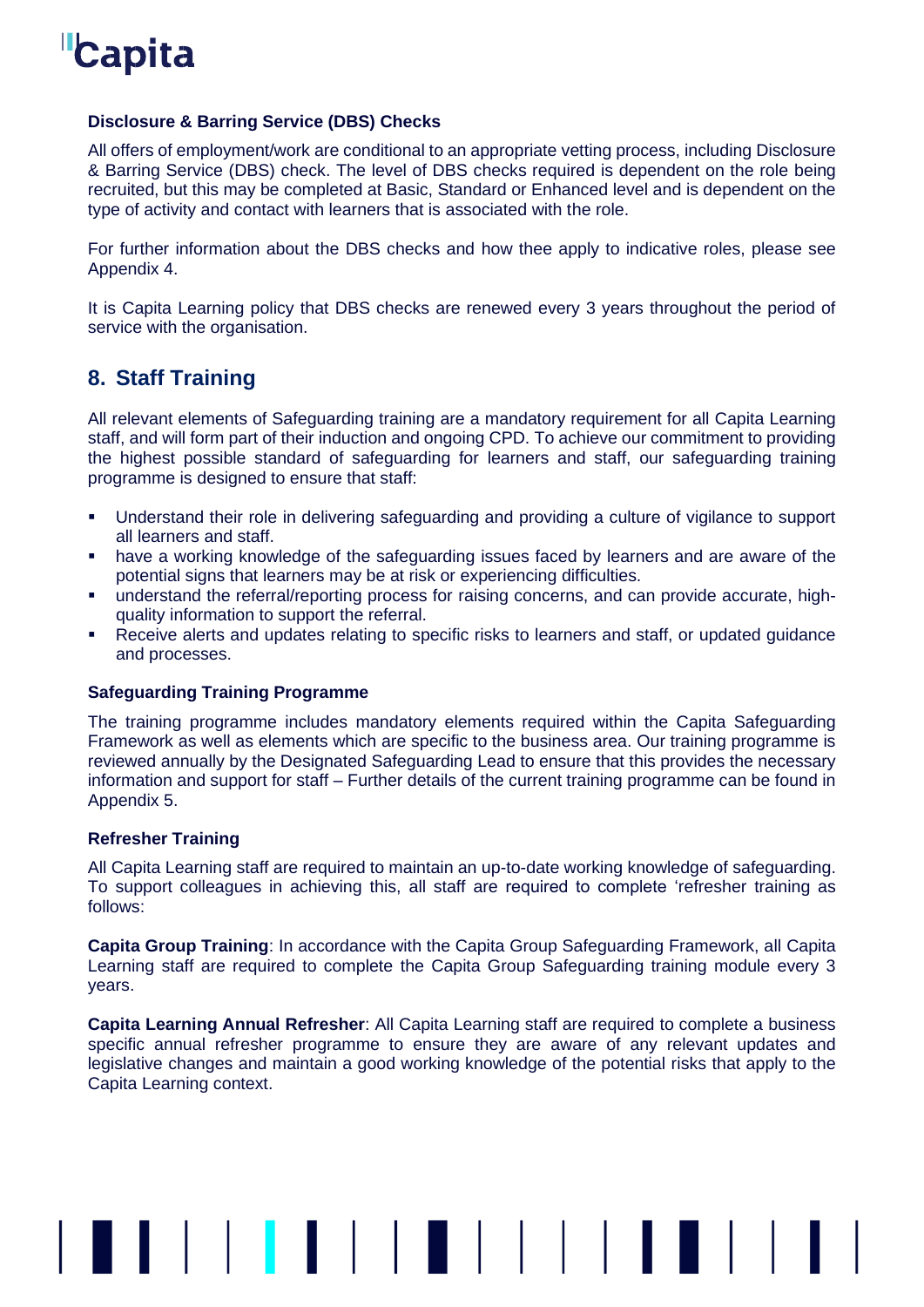

# <span id="page-13-0"></span>**9. Reporting a Concern**

All concerns relating to learner safety or welfare should be considered as a safeguarding concern and reported to the safeguarding team at the earliest opportunity. When considering a potential concern, it is important to remember that the context surrounding safeguarding issues is often complex and that the information identified might be part of the picture. To ensure we provide the highest possible standard of safeguarding it is, therefore, expected that anyone identifying a potential concern should consider that that this might be part of a wider context, and should refer this concern irrespective of how small they might perceive it to be.

## <span id="page-13-1"></span>**Contacting the Safeguarding Team**

Capita Learning offer safeguarding support during normal working hours (Monday to Friday: 9am to 5.30pm). During these hours, learners and staff can contact the safeguarding team as follows:

| <b>Safeguarding Contact</b>  | <b>Contact Details</b>                                       |
|------------------------------|--------------------------------------------------------------|
| Capita Safeguarding Hotline  | Telephone: 0370 123 4725<br>Email: safeguarding@capita.co.uk |
| Designated Safeguarding Lead | Telephone: 07783 783913<br>Email: Alex.Palombo@capita.com    |

Should a concern arise outside of normal working hours then this may be reported to the local police authority or to an alternative external support agency – See Appendix 3 for further details of relevant support networks.

**Please Note:** If the concern potentially involves an imminent harm/risk to life, or a serious Prevent incident occurs, you can also contact the following organisations out of hours:

| Type of Concern                | <b>Organisation</b>        | <b>Contact</b> |
|--------------------------------|----------------------------|----------------|
| Potential harm or risk to life | Police                     | 999            |
| Prevent related concern        | National terrorist Hotline | 0800 789321    |

## <span id="page-13-2"></span>**Concerns identified by Learners**

In the first instance learners should discuss any concerns with their Talent Coach. Any concern raised with a Talent Coach will be managed sensitively and escalated to the safeguarding team in accordance with established disclosure and reporting processes – See Appendix 1 for further details.

If the Talent Coach is unavailable, or there are instances where the learner feels it might not be appropriate to discuss the particular concern with their Talent Coach, then the learner may contact a member of the safeguarding team directly using the details above.

## <span id="page-13-3"></span>**Concerns Identified by Staff**

If a staff member has any concern regarding the safety or welfare of a learner or member of staff, they must take the following action:

The staff member must contact the duty safeguarding officer using the relevant **Safeguarding Hotline** (see details above). If the concern involves a potential imminent risk or danger to life or, for any reason, a member of the safeguarding team cannot be contacted via the hotline then the concern should be raised with the Designated Safeguarding Officer.

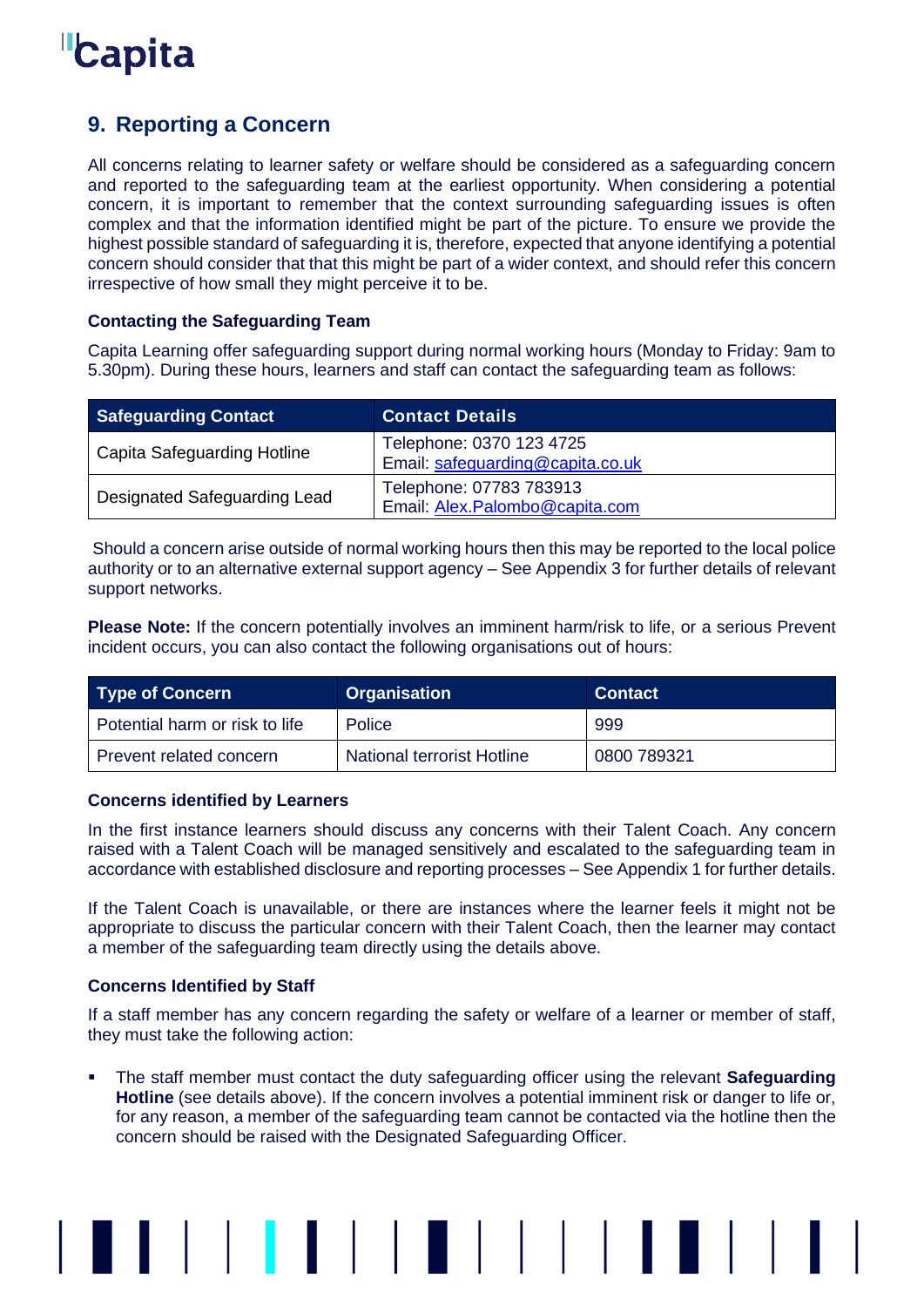▪ Following contact with the safeguarding team, the concern must be recorded in writing using the safeguarding referral process – Please refer to the "Duty DSO Details" entry in your calendar for links to the reporting form.

Staff must only gather sufficient information to establish and record that there is concern but should not consider it their responsibility to investigate the concern prior to reporting it to the safeguarding team – For further details of the process to manage a disclosure from a learner or member of staff, please refer to Appendix 2 of this policy.

### <span id="page-14-0"></span>**Concerns identified by Third Parties**

To help us ensure the safety and welfare of our learners and staff we are committed to responding to information received from 3<sup>rd</sup> parties (persons other than those directly involved with Capita Learning). Any concern identified by a  $3<sup>rd</sup>$  party should be referred to their nominated contact at Capita Learning, or through direct contact with the safeguarding team via the details above.

Information received from a third-party regarding a safeguarding concern cannot be ignored and should be referred to the safeguarding team by the member of staff receiving this information (in a similar way to all other concerns). Where possible, anyone receiving details of a concern from a third party should confirm the following:

- The nature of their concern(s) and when the concern arose
- How and why their concerns have arisen
- $\blacksquare$  What involvement the 3<sup>rd</sup> party has or have had with the learner
- Whether the person referring the concern can be contacted by the safeguarding team or would prefer to remain anonymous.

Any Capita Learning staff receiving details of such a concern should contact the duty designated safeguarding officer to refer the concern as soon as possible.

#### <span id="page-14-1"></span>**Safeguarding Risks within the Capita Learning Context**

All staff should have a working knowledge of the specific risks that might apply to the Capita Learning context. Further details of the likely risks faced by learners and staff, along with potential indicators associated with these risks can be found in Appendix 2 of this policy.

#### <span id="page-14-2"></span>**Confidentiality Statement and Information Sharing**

Capita Learning will operate on the premise that all information imparted to a member of staff will be treated in confidence. Learners may trust a member of staff with issues of a personal nature and wherever possible their confidences should be respected. Staff must not make promises on confidentiality which they may be unable to keep.

Furthermore, staff should always make a learner fully aware of any situation where a duty of care deems that confidentiality cannot and must not be maintained. This would be the case in child and vulnerable adult protection situations. Learners may disclose information that is difficult for the member of staff to deal with without further advice/support. In such cases, the learner should be told that the situation will be discussed with a specialist Staff member. Any decision to break confidentiality should always be preceded by informing the learner of what is about to happen and the reason for the decision.

Capita Learning are committed to sharing information for the purposes of Safeguarding and promoting the welfare of children and young people in line with Working Together to Safeguard Children 2018 (Updated 2020) and considerations of The General Data Protection Act 2018.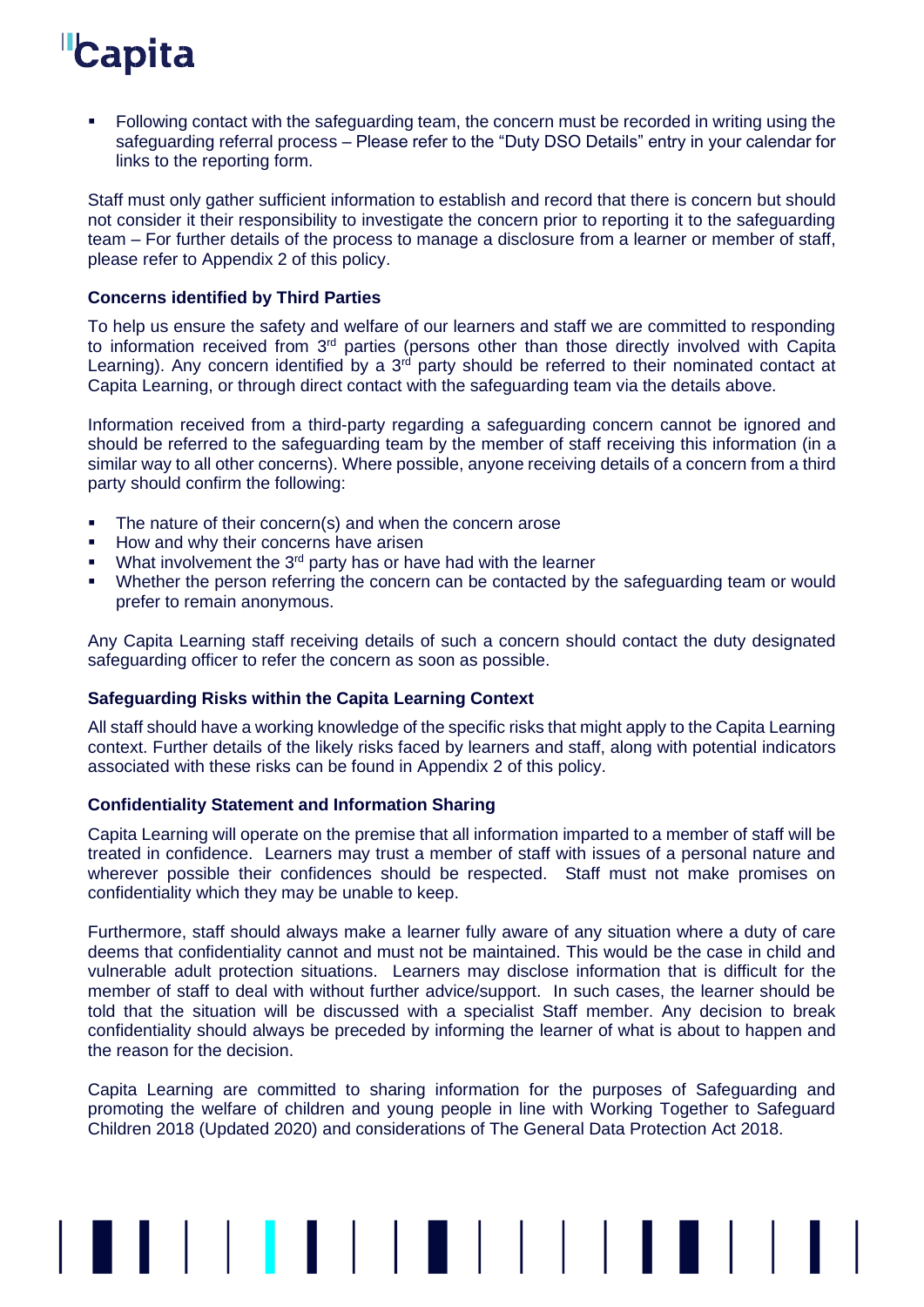# <span id="page-15-0"></span>**10. Safeguarding & Working Practices**

All Capita Learning staff are required to ensure that their actions and conduct have due regard to the safety and wellbeing of others and make sure that they do not cause harm to others or place them at any undue risk. As a general principle, therefore, all staff must ensure that they do not engage in actions and/or conduct which:

- Directly endangers, or is likely to endanger, other people
- If repeated against or in relation to others, would endanger (or is likely to endanger) other people
- **■** Involves sexual material relating to children (including possession of such material)
- **•** Involves sexually explicit images depicting violence against human beings (including possession of such images)
- Is of a sexual nature involving an adult at risk or child

All Capita Learning staff are also required to make sure they adopt 'safe working practices' and ensure that all actions adhere to the safeguarding requirements outlined within this policy and other relevant guidance. Within this context it is important that staff consider both the actions being taken and the context within which the action applies.

## <span id="page-15-1"></span>**Guidance for Engaging Learners Through Digital Media**

Communicating effectively and appropriately with learners in a variety of ways is an integral aspect of Capita Learning's work. Telephone contact, texting, e-mail, face to face work and virtual work are all vital tools for supporting learners' personal and professional development. Learners use electronic methods of communication as a primary vehicle, with much of their social interaction and peer education occurring in these spaces.

Given the pace of change in this area, the principles outlined in these guidelines should be seen as applying to emerging technologies and/or applications.

To protect both individual staff members and Capita from the consequences of allegations relating to the use of digital media, all staff should adhere to the following guidelines alongside wider guidance provided through Capita Group IT system training:

## <span id="page-15-2"></span>**Digital/Social Media Guidelines**

- Staff should apply the same rules and standards of best practice when communicating with learners via digital media as in face-to-face communication
- Extra diligence must be taken to ensure messages cannot be misinterpreted
- If staff receive verbally abusive or threatening messages; or if they worry about the safety of the sender or someone else, they must contact their line manager and a Capita DSO/DSL.

## <span id="page-15-3"></span>**SMS/Text Messaging**

- Mobile phones are allocated to staff as an operational necessity and should be the only phone number used to communicate with learners.
- Under no circumstances should staff give their personal mobile or home number to a learner.
- Mobile phones are issued for business use; any misuse of the phone may be a disciplinary issue.
- If necessary, staff work mobile numbers can be publicly displayed i.e., on posters, clearly stating the staff member's name.

## <span id="page-15-4"></span>**Email**

 All staff will be given an email address on joining Capita; this should be the only email account used to communicate with learners.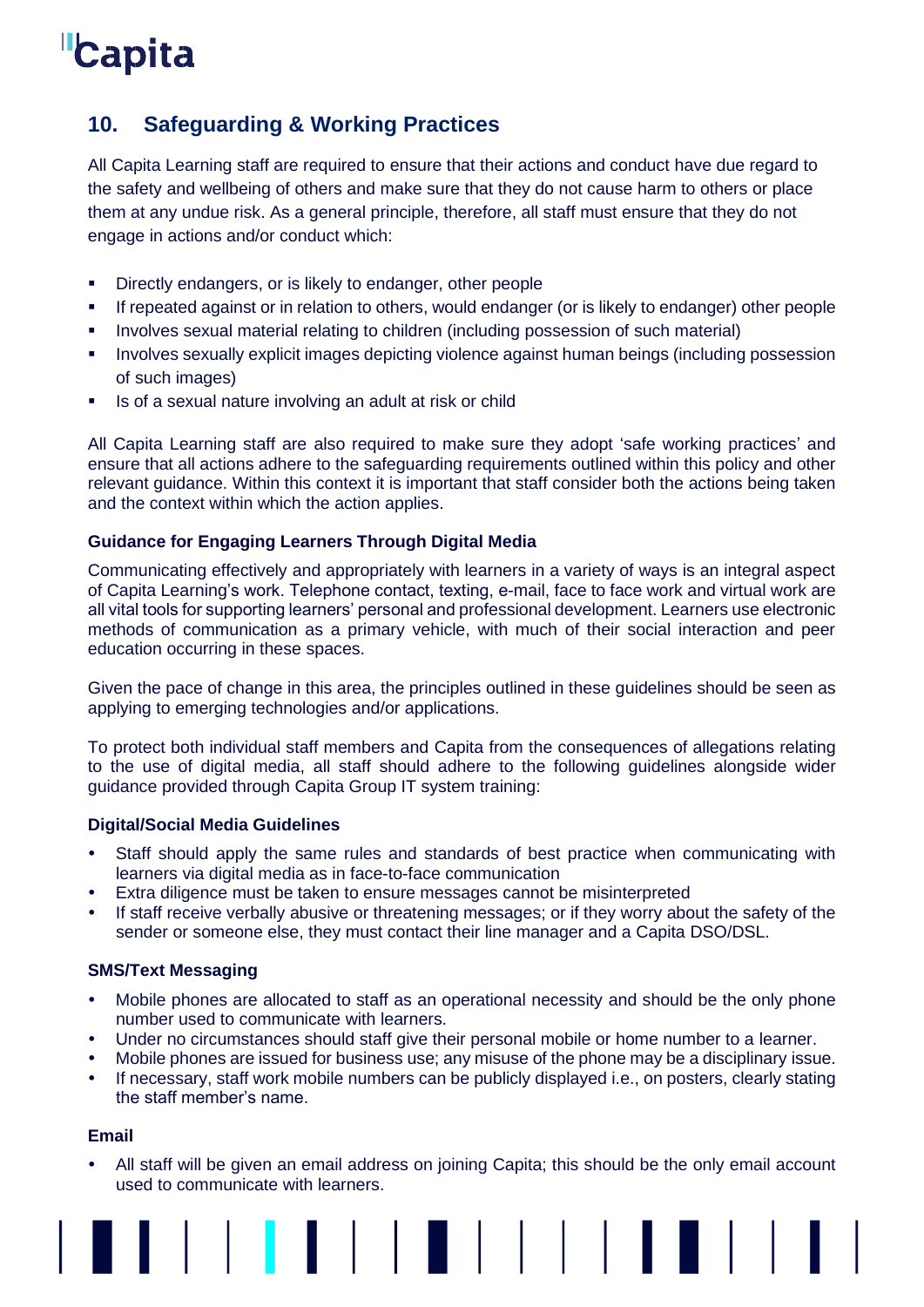- Under no circumstances should a staff member give their personal email address to a learner
- Emails should only be sent to learners during what could be perceived as 'reasonable hours' (e.g., 7am-8pm depending on learner workplace practices)
- sent will be unbiased and meet equal opportunities criteria in terms of ethnicity, sexual orientation, gender, disability, religion, and beliefs and age

## <span id="page-16-0"></span>**Social Networking and Instant Messaging**

- In order to protect themselves from risk of allegations, we recommend that staff using Social Networking Sites for personal use should set their privacy settings so only friends can view their profile
- Staff intending to use Social Networking Sites in a work capacity should do so from a separate profile than their personal profile.
- In the event that a member of staff sets up a work profile, they must inform their line manager of the existence of this profile and the login details for it
- Messages sent via Social Networking Sites should only be sent to learners during 'reasonable' hours (as per email section above)
- Staff should not put photographs of work activities on their personal profiles
- Staff must not accept a friend request on social media from a learner
- Staff must complete the mandatory training on Capita Group Social Media and Information Security Awareness

## <span id="page-16-1"></span>**Professional Boundaries**

Capita expects staff to protect the professional integrity of themselves and the organisation. The [Capita Code of Conduct](http://documents.capitaconnections.capita.zone/Published%20Documents/Code%20of%20Conduct.pdf) details that if professional boundaries and/or policies are breached, this may result in disciplinary procedures.

## <span id="page-16-2"></span>**Site Visits (During COVID-19)**

Capita's priority is to protect the welfare of our Staff, learners, clients, and societies in which we operate. In response to the spread of COVID-19, we ask all colleagues to respect Capita Group's guidance on COVID-19, including following best practice for personal hygiene standards, our policies on business travel and business continuity.

In accordance with Capita Group procedures, our approach remains 'virtual first'. That means all engagements should continue to be held and/or attended virtually by phone or videoconference unless there is a clear rationale and business justification.

If there is a business requirement for a face-to-face engagement, you must follow the guidance set out within section 4 of the Capita Group guidance document "Capita's approach to COVID-19". If you have any specific questions or concerns, please speak to your line manager or email the Capita COVID-19 Support team on [coronavirus\\_support@capita.com.](mailto:coronavirus_support@capita.com)

# <span id="page-16-3"></span>**11. Teaching learners about safeguarding and Prevent**

Safeguarding and ensuring that learners understand the potential risks they might encounter are important elements of the learning journey within all our programmes. Alongside information and guidance shared within all learner induction processes, Capita learning utilises opportunities to embed Safeguarding within all curriculum pathways; learners receive guidance in relation to key risks, understand how to reduce risks to themselves and others, and build resilience. This embedded approach helps us ensure that learners have the opportunity to consider the impact of potential risks within their individual business sector and can explore the implications in relation to their individual role.

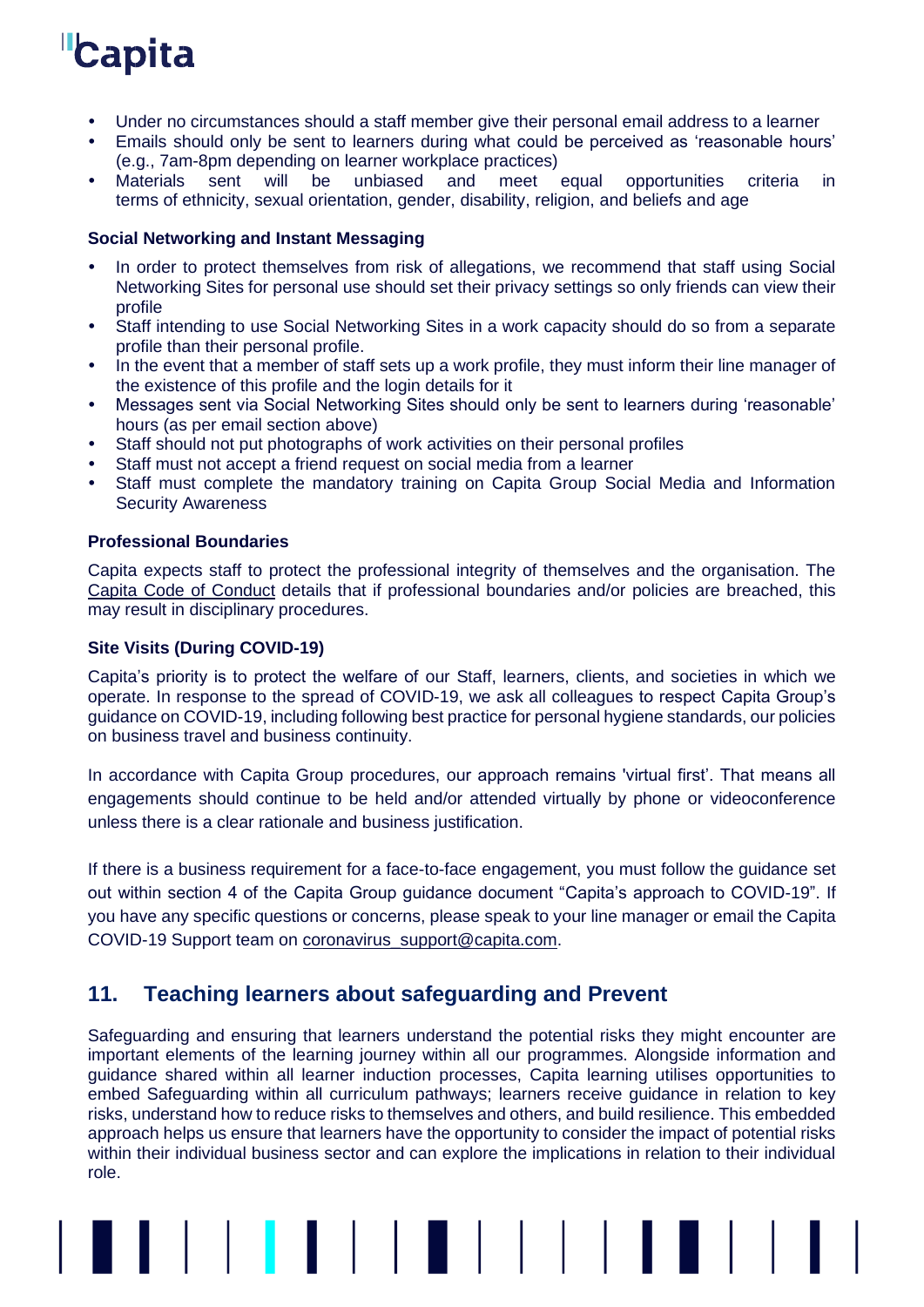

Learners are provided with the opportunity to talk about safeguarding issues within the learning environment and on a 121 basis. They are made aware of the processes by which any concerns they have can be raised, including the processes for reporting a concern as well as how any report will be handled

# <span id="page-17-0"></span>**12. External Speakers**

We recognise that the vast majority of delivery for Capita Learning programmes is completed by Capita staff or subcontracted specialists. It is, therefore, unlikely, that External Speakers will form an integral element of our learning programmes

For the purposes of this policy, an External Speaker is defined as someone that is neither:

- A registered learner,
- A representative from a learner's employer,
- An employee of Capita Learning
- A sub-contracted provider engaged by Capita Learning

In any instance where a member of staff would like to engage an External Speaker then they are required to be mindful of any potential impact on Capita's reputation, and to also consider that Capita Learning has a responsibility within the Prevent Duty to ensure that learners are not exposed to extremist ideologies or content.

It is important, therefore, that any member of staff wishing to involve an external speaker within the delivery of a learning activity adheres to the following process:

- **•** Ensure that any requested External Speaker has an appropriate reputation and that steps are taken to identify the content of information to be communicated to learners
- **E** Ensure that arrangements are in place for the external speaker to be fully supervised by an appropriate member of staff throughout their contact with learners.
- Provide a summary of the planned activity and content overview to the Designated Safeguarding Lead who will review the request and confirm/decline its appropriateness

Capita Learning reserve the right to refuse contributions from any External Speaker if prior consent is not provided, or if any other concern arises which might create a safeguarding risk to learners and/or staff.

# <span id="page-17-1"></span>**13. Allegations against Capita Learning Staff**

Any allegation of abuse, or other safeguarding concern raised against members of staff, will always be treated seriously. Any such allegation must be referred directly to the Designated Safeguarding Officer, or the Director of Quality & Curriculum if the allegation relates to the Designated Safeguarding Officer.

Following receipt of any allegation against a member of staff, actions will be taken both to protect the learner and the accused member of staff. The Designated Safeguarding Officer/Director of Quality & Curriculum will take any appropriate steps to ensure the safety of the learner, and any others who may be at risk - These may include ensuring that the member of staff is not placed in a vulnerable situation while investigations take place.

Following receipt of any allegation made against a member of staff, the allegation will be fully investigated in line with Capita's internal processes and any relevant external frameworks or legislation.

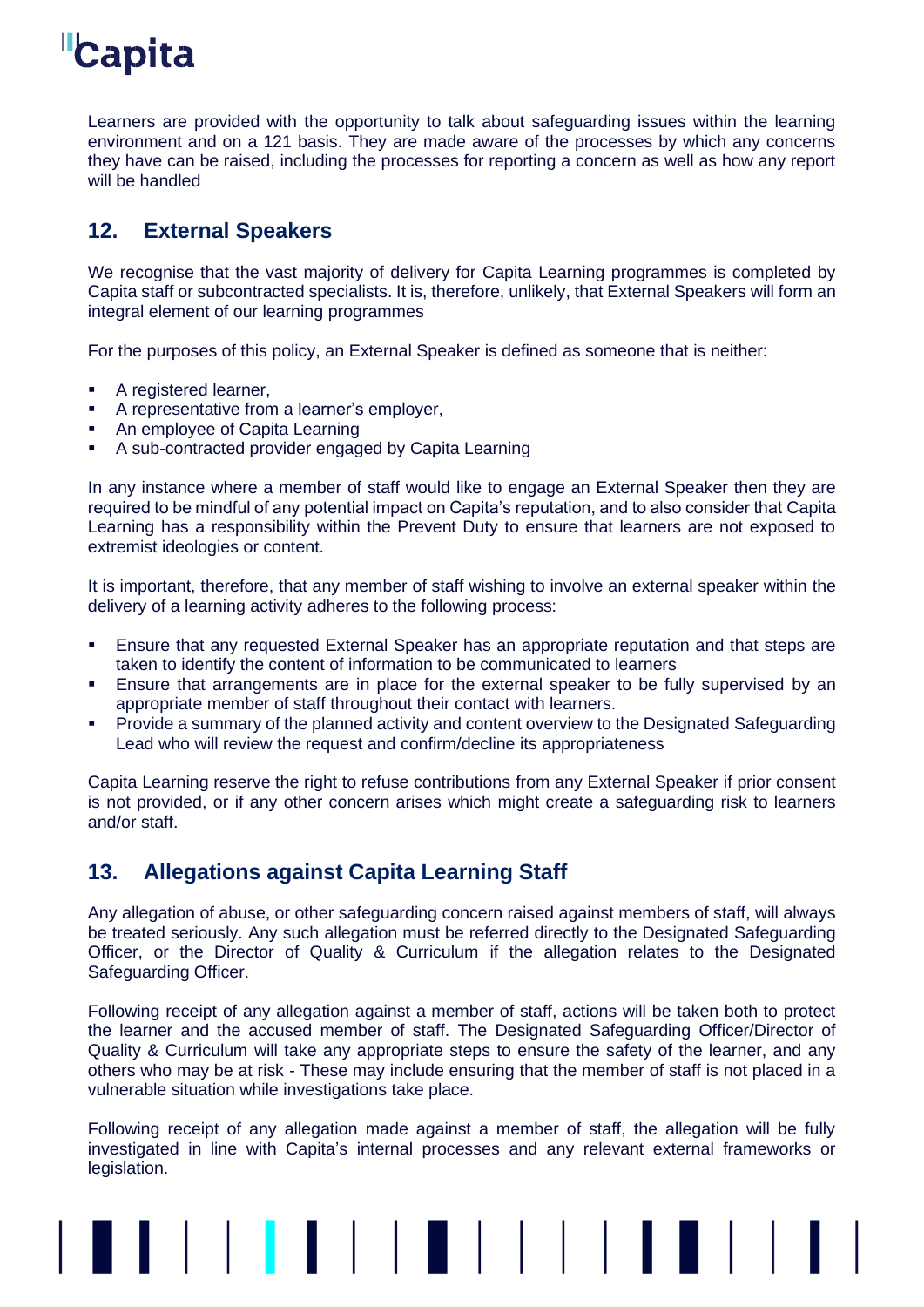## **Low Level Concerns**

A low-level concern is any concern that a member of staff has acted in a way that Is inconsistent with the staff code of conduct or with processes covered by this policy, and that concern does not meet the threshold or is not considered serious enough to refer to the local authority designated officer (LADO). Examples of low-level concerns could include:

- being over friendly with children
- having favourites
- taking photographs of children on their mobile phone
- engaging with a child one-to-one in a secluded area or behind a closed door
- using inappropriate sexualised, intimidating or offensive language

Capita Learning are commuted to ensuring the best possible standards of safeguarding and will, in accordance with national guidance, maintain records of all recorded low-level concerns.

Where there is a complaint against a member of staff which reaches the threshold, there may also be criminal (Police) investigations and/or a child/vulnerable adult's protection investigation, carried out by the Local Area Designated Officer and/or Social Services.

# <span id="page-18-0"></span>**14. Monitoring and Review**

The Director of Quality and Curriculum is responsible for monitoring this Policy. To support the monitoring of this policy, the Designated Safeguarding Officer will provide regular updates on the safeguarding context (including the number of reported concerns, any emerging themes and national/local updates) and the operational effectiveness of all safeguarding processes. Details from these updates will be presented to the Board during each scheduled meeting

This policy and the associated guidance and procedures is made available to all staff and learners and is reviewed annually by the Designated Safeguarding Lead and the Director of Quality & Curriculum.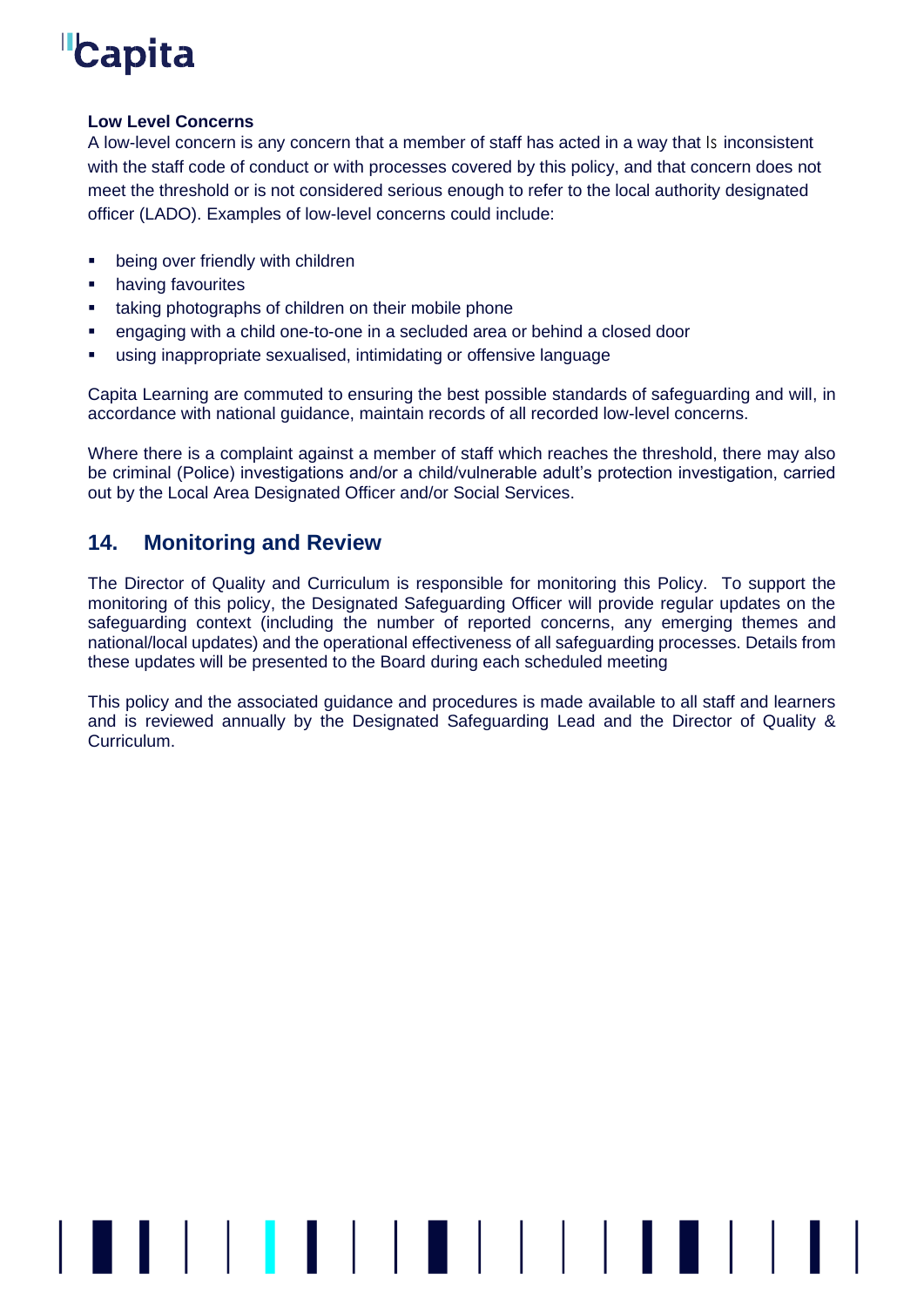# <span id="page-19-0"></span>**Appendix 1- Managing a Disclosure**

Staff may observe signs that lead them to develop a safeguarding concern. For example, a member of Capita Learning staff might be concerned that a learner is suffering from abuse or harassment, is exposed to harmful sexual behaviour, is being exposed to extremist content, becoming radicalised, or experiencing poor mental health - Please refer to **Appendix 2** for further details of the potential risks and indicators of specific safeguarding concerns.

In addition to these concerns, a learner or member of staff might make a direct disclosure to a member of staff regarding a safeguarding concern. If a learner, or member of staff, discloses abuse, harassment, or any other safeguarding concern to a member of staff, he or she must take the disclosure seriously and follow the process outlined below:

- **Ensure that the person making the disclosure is not currently at risk, or in any imminent danger** (Providing advice on how to rectify this if they are not safe).
- **.** Inform the learner or staff member that it is OK for them to disclose their concern and that their disclosure will be taken seriously by Capita Learning.
- **Establish if the learner or staff member making the disclosure is legally a child (under 18 years** of age) as this may be important when the safeguarding team are developing a response.
- **EXECT:** Listen carefully to what the learner or staff member is saying
- **.** Inform the learner or member of staff that because this is a serious matter, it cannot remain confidential - The staff member receiving the disclosure should inform the other person that the safeguarding team will be notified, and they will review the facts and decide on what action may be necessary.
- Record as much information relating to the concern as is practical, ensuring that any details recorded include the words used by the person making the disclosure (where possible).
- **EXECT** Ask questions where these are required to confirm what you have heard, but do not ask any leading questions or suggest any phrases which should be used.
- Undertake to keep the learner informed as to any action that is proposed and to support the learner through this

All concerns identified through a disclosure must be referred to the safeguarding team as follows:

- The staff member must contact the duty safeguarding officer using the relevant **Safeguarding Hotline** (see Appendix 3 for contact details). If the concern involves a potential imminent risk or danger to life or, for any reason, a member of the safeguarding team cannot be contacted via the hotline, then the concern should be raised with the Designated Safeguarding Lead.
- Following contact with the safeguarding team, the concern must be recorded in writing using the safeguarding referral process – Please refer to the "Duty DSO Details" entry in your calendar for links to the reporting form.

**Please note**: It is not the staff member's responsibility to investigate what has happened or to establish whether a safeguarding issue has taken place. It is, however, essential that all disclosures are taken seriously and that full details of the disclosure are reported to the safeguarding team as soon as possible.

## <span id="page-19-1"></span>**Reporting a concern to the safeguarding team**

Capita Learning offer safeguarding support during normal working hours (Monday to Friday: 9am to 5.30pm). During these hours, learners and staff can contact the safeguarding team via the safeguarding hotline  $-$  [Click here](#page-13-1) for details of contact numbers or refer to the process overview on the following page.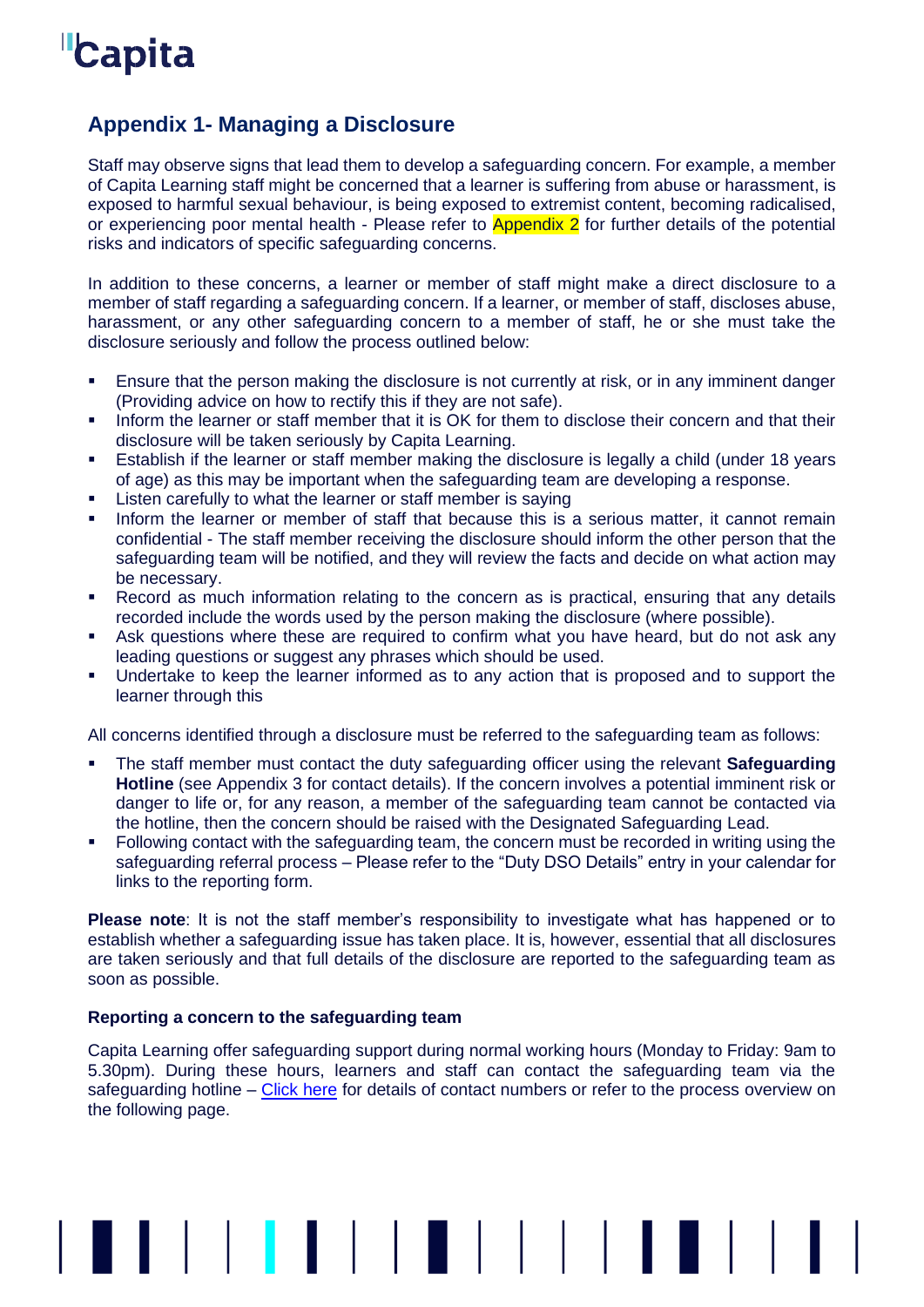Ĭ. T contact the Police on '999' if out assess a concern and ensure the relevant information, Record all relevant details and then Report Î Capita staff reporting a concern Note: This reporting process may be used by Learners, Capita Staff, Employers, required with learners, Capita of hours or unable to contact should: Check they have all Staff and Employers to fully SEND & Safeguarding Lead most effective response is danger to life, then please Additional contact may be potential imminent risk or their concern. implemented and other individuals who have a Safeguarding concern. J. Take relevant steps to reduce any risks and protect the individual from harm T, required. Response identified and Safeguarding Lead) immediately: Contact Alex Palombo (SEND & Concern is reviewed and further investigation completed where Ţ implemented immediately. l, Phone 07783 783913 Ï ï Î Ï Ï. Ï Ï ī アートーーー ī Ï Î. Ï Ï  $\overline{1}$ Ï initiated through relevant stakeholders implemented. Monitoring programme Response requirements shared with Ï relevant stakeholders and plan ï ľ Ï Ï f, Ĩ. Ï Ï Ī ï Ï Ĩ. Ï Ï Ĭ. ť Yes Yes J.  $\frac{1}{1}$ J. further investigation completed where Concern is reviewed by duty DSO and Does the concern relate to the actions Is there a potential imminent risk or Ţ Email: safeguarding@capita.co.uk Ï required. Response identified and Capita staff should also submit a Contact the Safeguarding Team: コココ Tool Art コココココ  $\begin{array}{c} 1 \\ 1 \\ 1 \\ 1 \\ 1 \end{array}$ implemented within 24 hours. Safeguarding concern form. Ĩ. or conduct of a member of staff Phone: 0370 123 4725 Ĭ. Reporting a Safeguarding Concern danger to life?  $\frac{1}{2}$ Ï 中国 しょしししょ I í Ï Stage 1: Identification Stage 3: Responding Ï Ī Stage 4: Monitoring Stage 2: Reporting J. Ï Ï Ï Ï Ï Ï ï

Capita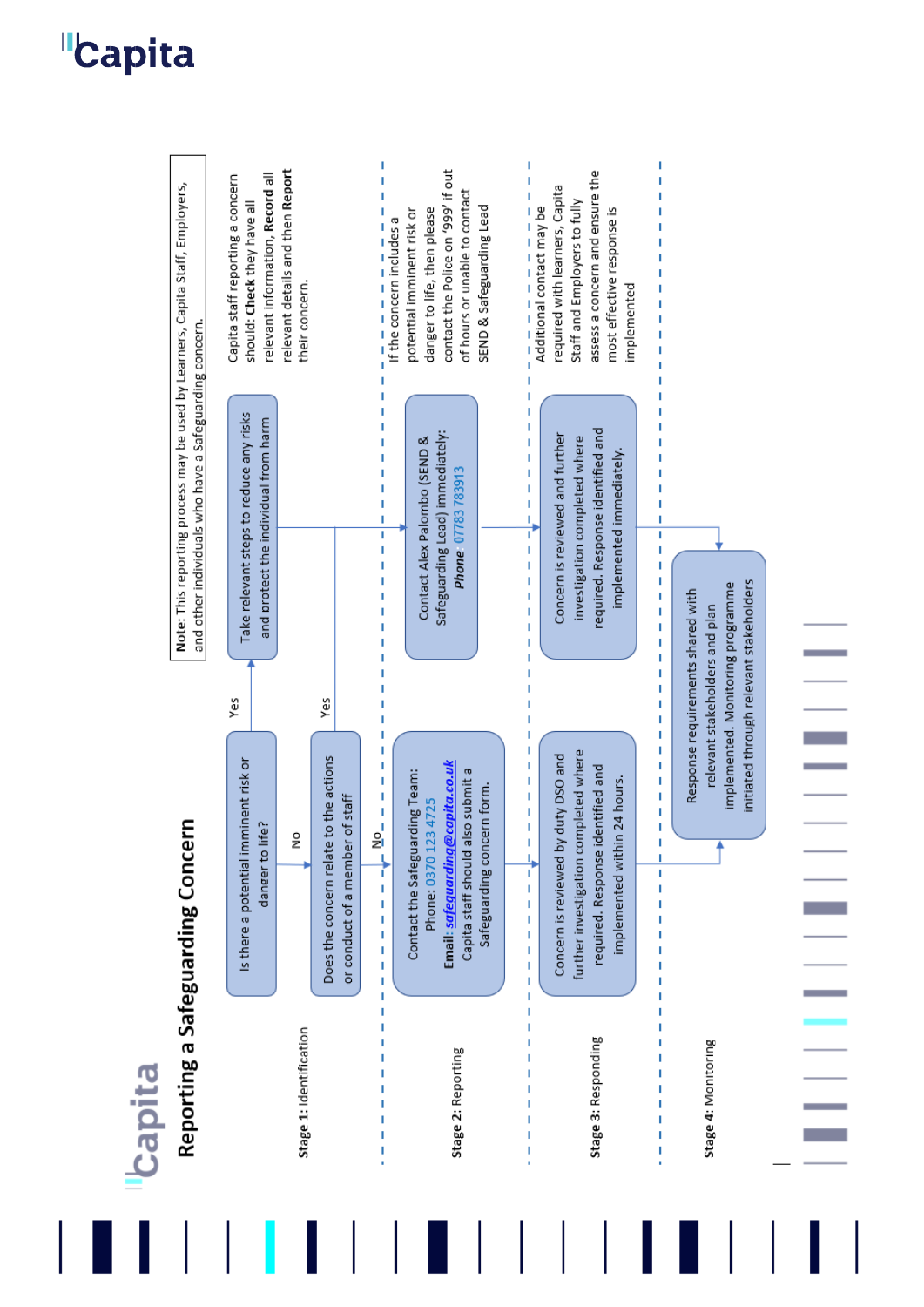# <span id="page-21-0"></span>**Appendix 2- Specific Risks within the Capita Context**

It is important that all staff working for Capita Learning understand the range of safeguarding risks that may apply to our learning context. Within this section you will find a reminder of the potential risks that might be faced by learners and staff, along with an overview of the likely indicators of these concerns.

This appendix should be read alongside Part One of Keeping Children Safe in Education 2021 and is designed to accompany information shared with staff during training sessions and through our monthly Safeguarding & Prevent Newsletter.

## <span id="page-21-1"></span>**Abuse**

Abuse is defined as any form of maltreatment that intentionally harms or injures another person. A victim may be abused because of someone inflicting harm, or as a result of someone failing to act to prevent harm.

Guidance provided within Keeping Children Safe in Education outlines 4 principal forms of abuse; whilst this guidance relates specifically to children and young people who are under 18 years of age, these forms of abuse still apply to adult learners:

| <b>Physical Abuse</b> |                                                                                                                                                                                                                                                                                                                       |  |
|-----------------------|-----------------------------------------------------------------------------------------------------------------------------------------------------------------------------------------------------------------------------------------------------------------------------------------------------------------------|--|
| <b>Definition</b>     | Actions which cause physical harm to another person. Physical harm may also<br>be caused when symptoms of illness are fabricated or where illness<br>deliberately induced.                                                                                                                                            |  |
| What does this        | Assault, hitting, slapping, punching, kicking, hair-pulling, biting, pushing<br>×.                                                                                                                                                                                                                                    |  |
| Include?              | Physical punishments, including Involuntary isolation or confinement<br>п                                                                                                                                                                                                                                             |  |
|                       | Inappropriate or unlawful use of restraint and misuse of medication (e.g.,<br>п<br>over-sedation)<br>Forcible feeding or withholding food<br>ш<br>Unauthorised restraint, restricting movement (e.g., tying to a chair)<br>×                                                                                          |  |
| <b>Key Indicators</b> | Unexplained injuries or inconsistency with the account of what happened<br>×                                                                                                                                                                                                                                          |  |
|                       | Frequent injuries or injuries that are inconsistent with the person's lifestyle<br>ш<br>Bruising, cuts, burns and/or marks on the body or loss of hair in clumps<br>п<br>Subdued or changed behaviour in the presence of a particular person<br>ш<br>Failure to seek medical treatment or frequent changes of GP<br>п |  |

| <b>Emotional Abuse</b> |                                                                                                           |  |
|------------------------|-----------------------------------------------------------------------------------------------------------|--|
| <b>Definition</b>      | The persistent emotional maltreatment of another person, such as to cause                                 |  |
|                        | severe and adverse effects on emotional development.                                                      |  |
| What does this         | Intimidation, coercion, harassment, use of threats, humiliation, or verbal<br>$\mathcal{L}_{\mathcal{A}}$ |  |
| Include?               | abuse (including cyber bullying)                                                                          |  |
|                        | Preventing the expression of choice and opinion<br>×.                                                     |  |
|                        | Addressing a person in a patronising or infantilising way<br>$\mathbf{r}$                                 |  |
|                        | Removing mobility or communication aids or intentionally leaving someone<br>$\blacksquare$                |  |
|                        | unattended when they need assistance                                                                      |  |
|                        | Preventing someone from meeting their religious and cultural needs<br>×.                                  |  |
|                        | Failure to respect privacy<br>×.                                                                          |  |
| <b>Key Indicators</b>  | Withdrawal or silence when a particular person is present<br>ш                                            |  |
|                        | General withdrawal or changes in the psychological state of mind<br>п                                     |  |
|                        | Insomnia<br>п                                                                                             |  |
|                        | Low self-esteem and/or low confidence<br>a.                                                               |  |
|                        | Uncooperative and aggressive behaviour<br>a.                                                              |  |
|                        | A change of appetite, weight loss/gain<br>$\mathbf{r}$                                                    |  |
|                        | Signs of distress: tearfulness, anger<br>п                                                                |  |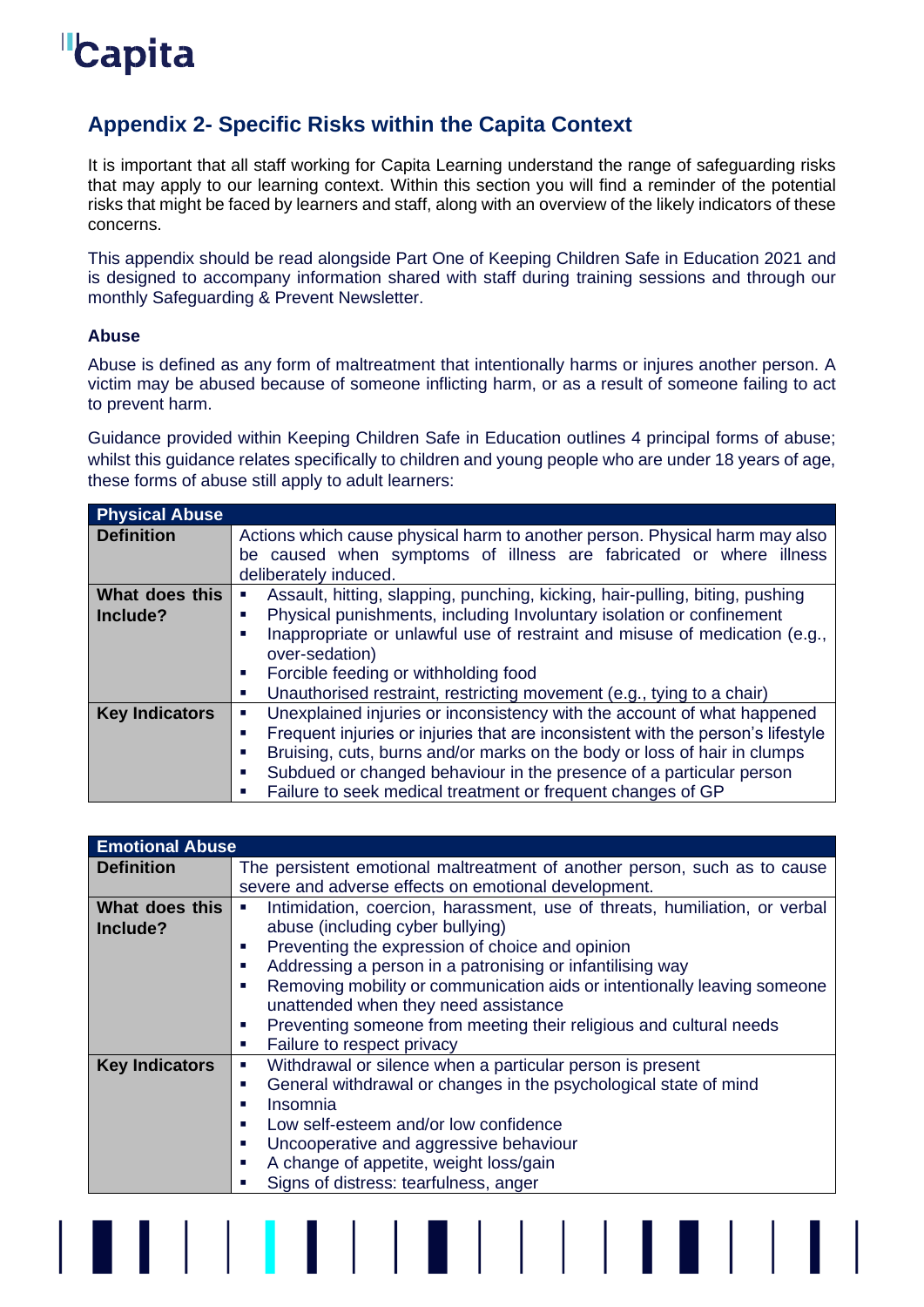| <b>Sexual Abuse</b>   |                                                                                                                                                                                                             |  |
|-----------------------|-------------------------------------------------------------------------------------------------------------------------------------------------------------------------------------------------------------|--|
| <b>Definition</b>     | Sexual abuse involves forcing or enticing another person to take part in sexual<br>activities, not necessarily involving a high level of violence, and whether the<br>victim is aware of what is happening. |  |
| What does this        | Rape, attempted rape, or sexual assault<br>×                                                                                                                                                                |  |
| Include?              | Non-consensual masturbation of others<br>п                                                                                                                                                                  |  |
|                       | Non-consensual sexual penetration or attempted penetration (inc. Mouth)<br>a.                                                                                                                               |  |
|                       | Any sexual activity that the person lacks the capacity to consent to<br>п                                                                                                                                   |  |
|                       | Inappropriate looking, sexual teasing or innuendo or sexual harassment<br>п                                                                                                                                 |  |
|                       | Indecent exposure<br>a.                                                                                                                                                                                     |  |
| <b>Key Indicators</b> | Bruising, bleeding, pain or irritation in the genital area, arms, neck, or legs<br>×.                                                                                                                       |  |
|                       | Unusual difficulty in walking or sitting<br>$\overline{\phantom{a}}$                                                                                                                                        |  |
|                       | Uncharacteristic use of explicit sexual language or withdrawal from<br>$\mathbf{r}$                                                                                                                         |  |
|                       | relationships                                                                                                                                                                                               |  |
|                       | Poor concentration, withdrawal, sleep disturbance or self-harming<br>п                                                                                                                                      |  |

| <b>Neglect</b>        |                                                                                         |
|-----------------------|-----------------------------------------------------------------------------------------|
| <b>Definition</b>     | The persistent failure to meet someone's basic physical and/or psychological            |
|                       | needs, likely to result in serious impairment of their health or development.           |
| What does this        | • Failure to provide or allow access to food, shelter, clothing, heating,               |
| Include?              | stimulation, personal or medical care                                                   |
|                       | Failure to administer medication as prescribed<br>×                                     |
|                       | Not taking account of individuals' cultural, religious or ethnic needs<br>$\mathbf{r}$  |
|                       | Ignoring or isolating the person, including preventing access to visitors<br>a.         |
| <b>Key Indicators</b> | Poor personal hygiene or unkempt<br>×.                                                  |
|                       | Malnutrition and/or dehydration<br>$\blacksquare$                                       |
|                       | Living in squalid or unsanitary conditions<br>$\mathbf{r}$                              |
|                       | Neglecting household maintenance<br>ш                                                   |
|                       | Collecting many animals and/or keeping them in inappropriate conditions<br>$\mathbf{r}$ |
|                       | Non-compliance with health or care services (inc. glasses, hearing aid, etc)            |

In addition to the 4 principal categories of abuse identified within Keeping Children Safe in Education, several other types of abuse are defined in relation to adults. It is important to note that these forms of abuse may be experienced as physical abuse, emotional abuse, sexual abuse or neglect and the following descriptions, therefore, provide an overview of the context, but the likely indicators remain as outlined above:

**Discriminatory** Abuse: Any form of abuse that arises as a result of discrimination based on a protected characteristic, as defined within The Equality Act 2010 (age, disability, gender reassignment, marriage and civil partnership, pregnancy and maternity, race, religion and belief, sex or sexual orientation)

**Domestic Abuse**: Any form of abuse that takes place within a domestic or family environment. this might include violence, aggression, intimidation and/or coercion. It is important to note that victims might be male or female (though the majority are female), and that victims are often less likely to report this abuse than other forms of abuse. We should also be aware that Domestic Abuse also affects others that might witness abusive acts, even though are directed towards another member of the household.

**Financial Abuse:** Includes Theft of money or possessions (including scams); Preventing a person from accessing their own money, benefits, or assets; Denying assistance to access benefits; Misuse of benefits or direct payments in a family home; Exploitation of a person's money or assets, e.g., unauthorised use of a card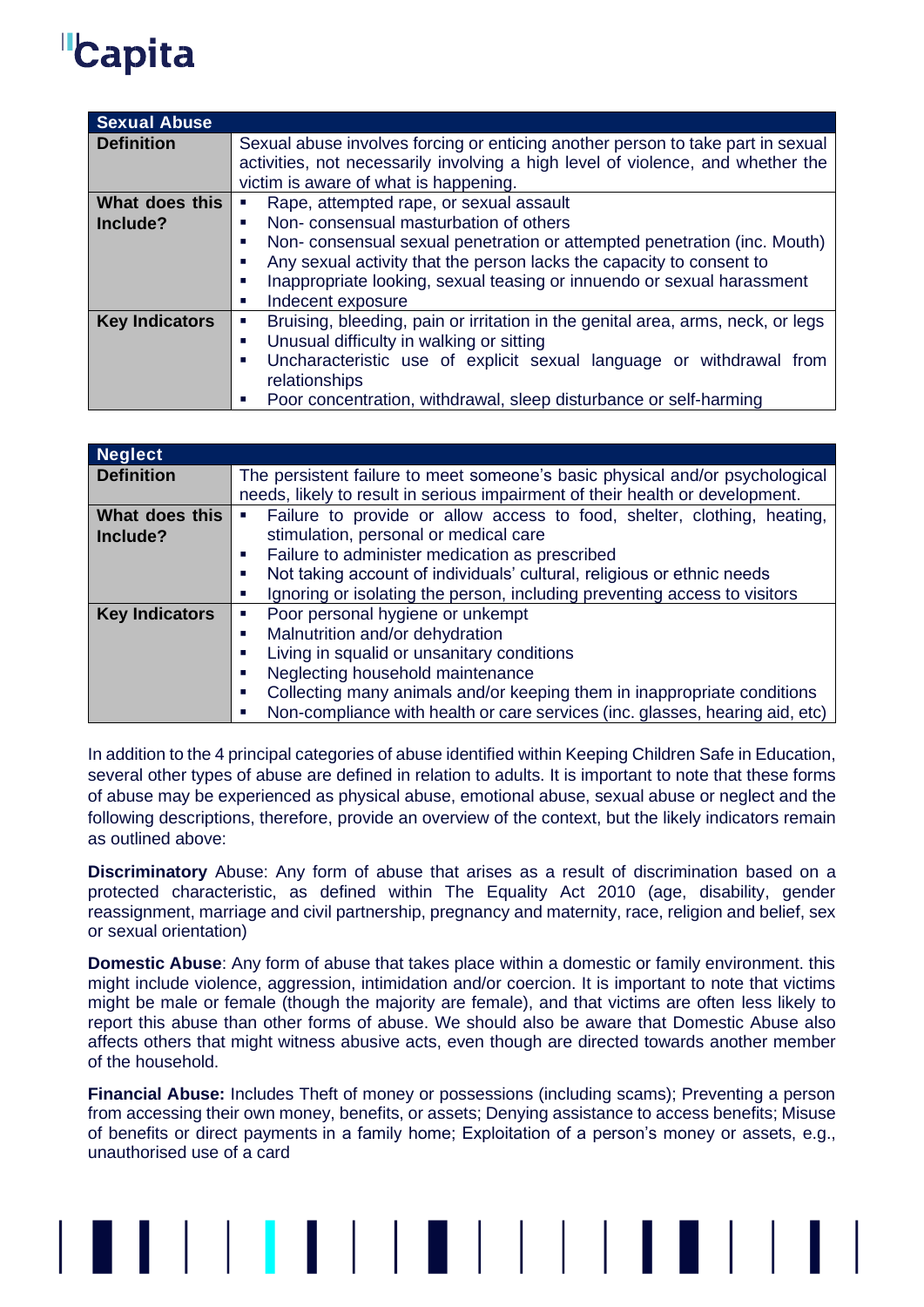**Honour-based abuse** So-called 'honour-based' abuse encompasses incidents or crimes which have been committed to protect or defend the honour of the family and/or the community, including female genital mutilation (FGM), forced marriage, and practices such as breast ironing. Non-violent forms of abuse may also take place. Abuse committed in the context of preserving "honour" often involves a wider network of a family or the community and can include multiple perpetrators.

## <span id="page-23-0"></span>**Criminal Exploitation**

Criminal exploitation refers to situations where an individual or group coerce, control, manipulate, deceive, or force other(s) to engage in criminal activities. Victims may become involved:

- (a) in exchange for something the victim needs or wants
- (b) for the financial or other reward
- (c) through violence or the threat of violence

This normally takes place where there is an imbalance of power and criminals, therefore, often target children or vulnerable adults. It is also important to note that many instances may, at face value, appear to have been consensual, though this is likely to be associated with the victims' potential vulnerabilities.

Criminal exploitation encompasses a wide range of offences; the following descriptions are, therefore, included to highlight some of the more prevalent concerns:

**Child sexual exploitation (CSE):** is a form of child sexual abuse. It occurs when the criminal exploitation involves sexual activity with a child or young person under the age of 18.

**Child Criminal Exploitation (CCE):** refers to any situation where the exploitation involves criminal acts being undertaken by a person under the age of 18.

**County lines:** is a term used to describe the networks used by organised criminals to transport Drugs between different geographical areas of the country. Gangs often exploit children or young people to transport supplies of drugs from large cities to rural areas and coastal towns

**Cuckooing**: refers to instances where organised criminals take over the home of a vulnerable person for the purpose of conducting criminal activity. Gangs often use 'cuckooing' in combination with 'county lines' activities to sell drugs and may take over a victims house for regular periods each day or for a single extended period.

**Modern Slavery**: Refers to a range of situations where adults are criminally exploited and includes human trafficking, forced labour, domestic servitude, sexual exploitation (e.g., escort work, prostitution or pornography) and debt bondage (being forced to work to pay off debts that realistically they never will be able to).

## <span id="page-23-1"></span>**Female Genital Mutilation (FGM)**

FGM comprises all procedures involving partial or total removal of the external female genitalia or other injury to the female genital organs. It is illegal in the UK and a form of child abuse with longlasting harmful consequences. Should you find that you are concerned about a learner that has been subjected to this or have any suspicions then you must report this to the police and raise with the Designated Safeguarding Lead.

## <span id="page-23-2"></span>**Peer on Peer Abuse**

Peer on peer abuse refers to abuse that takes place between people of a similar age or stage of development. It is more commonly (but not exclusively) used in reference to children and young people and can involve individuals and/or groups. It can take various forms and include serious bullying, relationship abuse, domestic violence, child sexual exploitation, harmful sexual behaviour, and/or gender-based violence.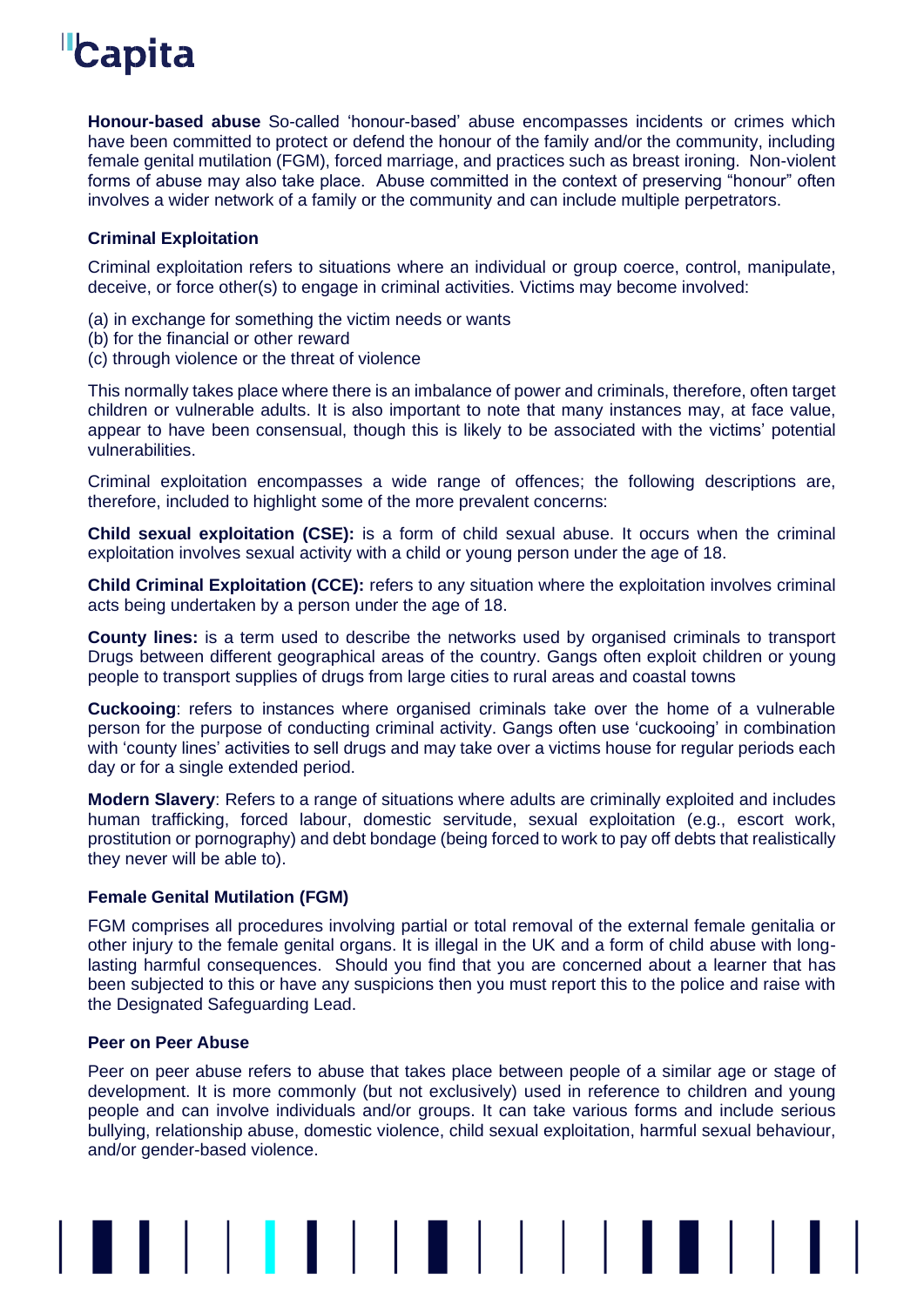### <span id="page-24-0"></span>**Harmful sexual behaviour**

Harmful sexual behaviour is an umbrella term that includes sexual violence and sexual harassment. Capita recognises that problematic, abusive, and violent sexual behaviours are inappropriate and may cause developmental damage. Harmful sexual behaviour can occur online and offline (both physical and verbal). Safeguarding concerns associated with harmful sexual behaviour will normally require intervention from the Police or local safeguarding partnership agency.

## <span id="page-24-1"></span>**Bullying**

Bullying involves a deliberate act of verbal, physical and/or social behaviour that intends to cause physical, social and/or psychological harm to another. It can involve an individual or a group misusing their power, or perceived power, over one or more persons who feel unable to stop it from happening. It is generally considered to be bullying if such acts are repeated or ongoing, but any instance where such deliberate acts are identified should be reported as a safeguarding concern.

**Cyber bullying:** Cyber bullying refers to instances where acts of bullying take place using the internet and/or digital communication (e.g., social networking sites).

#### <span id="page-24-2"></span>**Mental Health**

Mental health refers to an individual's emotional, psychological, and social well-being. An individual's mental health can affect how they think, feel, act and engage with the wider world, and can also determine how they respond to stress or make choices. Mental health conditions are complex and often occur concurrently, but the following information provides an outline of the most common conditions identified amongst adults:

**Anxiety**: Abnormal worry or fear over certain situations. The level of anxiety felt varies between individuals and can be linked to a variety of triggers (including specific actions/events, social situations, but may also be more general): Anxiety affects people in different ways but can include. Restlessness; difficulties with sleep; rapid breathing/heartbeat; swearing/hot flushes; feeling dizzy; nausea; feeling emotional; having a sense of dread and increased self-consciousness.

**Depression**: Those affected experience 'low moods' for an extended period, or this may be continuous. Where symptoms are more acute, depression can affect everyday life and in the most severe cases it often leads to suicidal thoughts and/or can result in self-harm or suicidal attempts. Depression affects people in different ways but can include. Feeling down, upset, or tearful; feeling restless or agitated; feeling empty or numb; unable to relate to others; low self-confidence or selfesteem; feeling hopeless or despairing.

**Post-Traumatic Stress Disorder (PTSD**): Is a condition which can be experienced following a traumatic event. The condition may affect individuals for a short or extended period and in some cases may appear permanent. In many cases, those who suffer from PTSD will experience anxiety, depression, flashbacks, and other difficulties. PTSD is a complex condition and symptoms of anxiety and/or depression are often also present. Those with this condition may also experience flashback's, nightmares, intense distress, and sensations of pain/grief, etc)

## <span id="page-24-3"></span>**Child missing from education: (under the age of 18)**

All children, regardless of their circumstances, are entitled to a full-time education. A child going missing from education may be an indicator of abuse or neglect. In addition, children who go missing or run away from home or care may be in danger and are vulnerable to crime. Should you identify any instance where a learner is missing you must ensure you report this as a safeguarding concern.

#### <span id="page-24-4"></span>**Radicalisation**

Radicalisation refers to the process by which a person comes to support terrorism and extremist ideologies associated with terrorist groups. Individuals and groups associated with extremist ideologies are known to target and take steps Abd influence vulnerable individuals with the intention

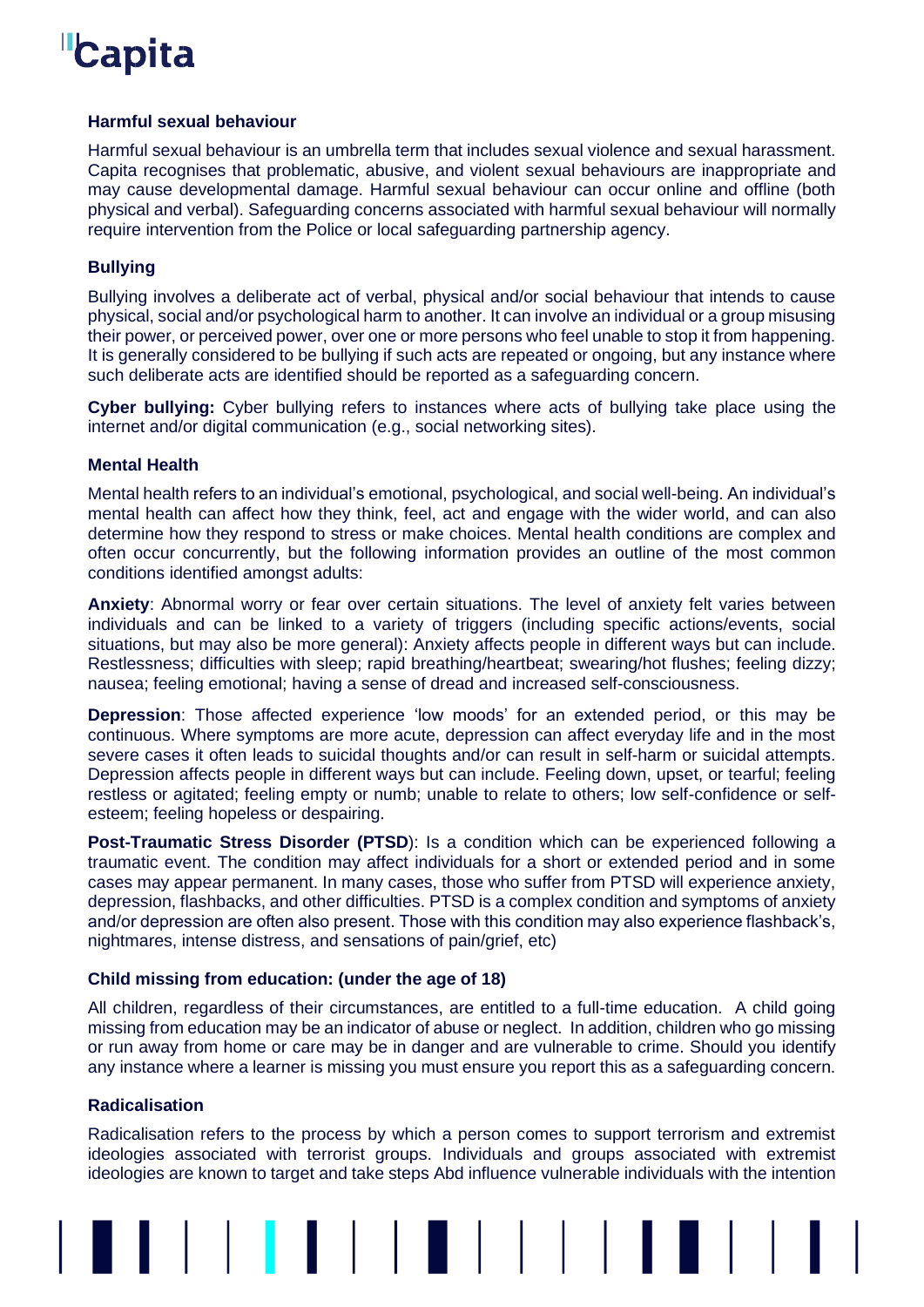of radicalising then. It is worth noting that isolation, aggrievement, and loss are characteristics that can make individuals more vulnerable to radicalisation, and that radicalisation does not only take place in instances where the victim is 'groomed'. Alongside physical, vocal and symbolic associations with extremist groups, key indicators that radicalisation might be taking place include; withdrawal or isolation from friends/family/previous interests, stating opinions as if they were scripted, unwillingness to discuss views/opinions, and emotional changes. If you are concerned that an individual is associated with an extremist organisation, or that someone is being radicalised then please refer this as a safeguarding concern immediately.

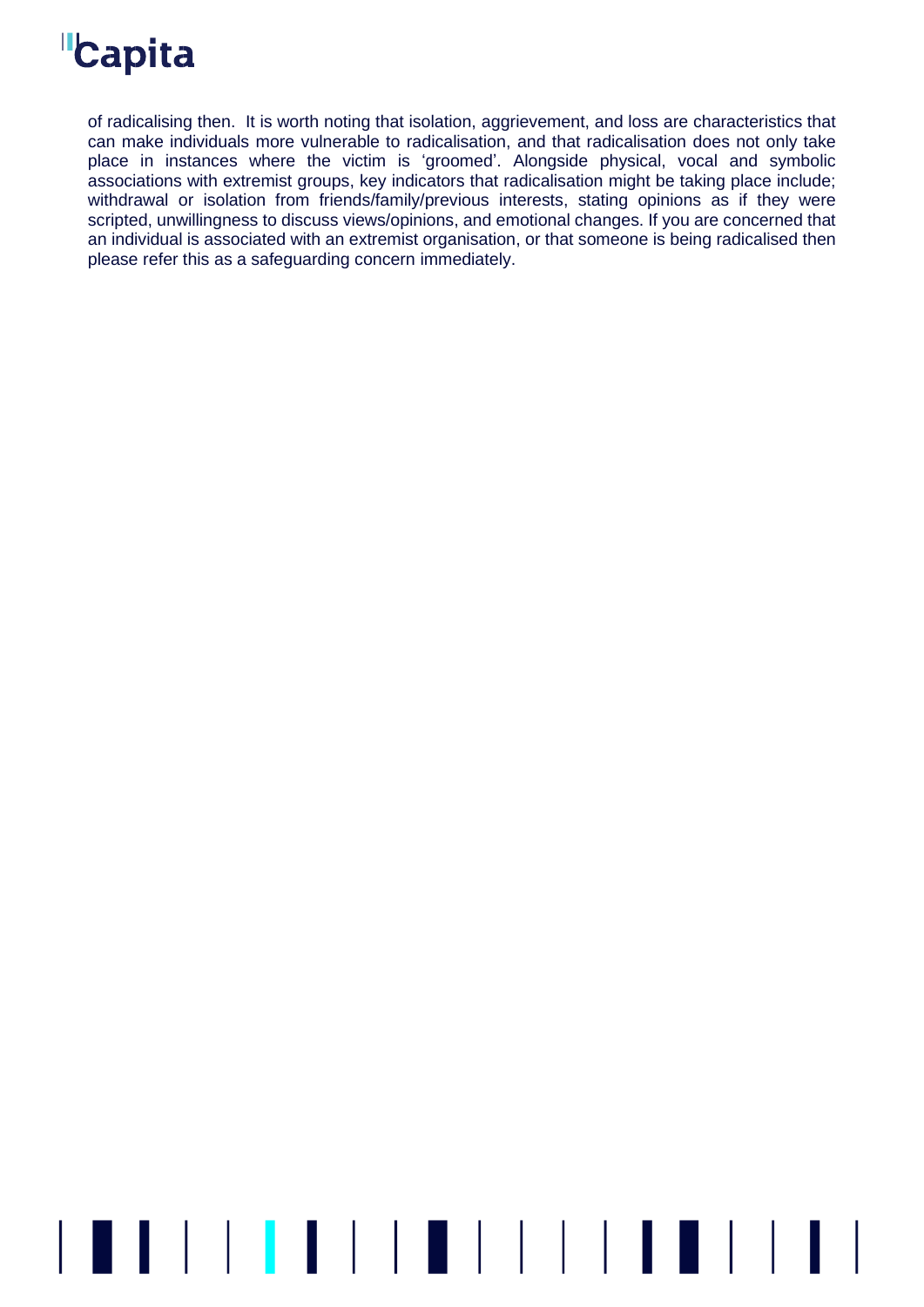

# <span id="page-26-0"></span>**Appendix 3 - Useful Contacts**

All concerns identified by learners, staff or  $3<sup>rd</sup>$  parties should be referred to the duty Designated Safeguarding Officer or Designated Safeguarding Lead using the following contact details:

| <b>Safeguarding Contact</b>  | <b>Contact Details</b>                                       |
|------------------------------|--------------------------------------------------------------|
| Capita Safeguarding Hotline  | Telephone: 0370 123 4725<br>Email: safeguarding@capita.co.uk |
| Designated Safeguarding Lead | Telephone: 07783 783913<br>Email: Alex.Palombo@capita.com    |

Should a concern arise outside of normal working hours then this may be reported to the local police authority or to an alternative external support agency – See the #External Support & Contacts' section below for further details of relevant support networks.

**Please Note:** If the concern potentially involves an imminent harm/risk to life, or a serious Prevent incident occurs, you can also contact the following organisations out of hours:

| <b>Type of Concern</b>         | <b>Organisation</b>               | <b>Contact</b> |
|--------------------------------|-----------------------------------|----------------|
| Potential harm or risk to life | <b>Police</b>                     | 999            |
| Prevent related concern        | <b>National terrorist Hotline</b> | 0800 789321    |

If your concern relates to a member of Capita Learning staff then please contact the Designated Safeguarding Lead directly, or the Director of Quality & Curriculum if the concern relates to the Designated Safeguarding Lead:

| <b>Safeguarding Contact</b>                 | <b>Contact Details</b>           |
|---------------------------------------------|----------------------------------|
| <b>Designated Safeguarding Lead</b>         | Telephone: 07783 783913          |
| Alex Palombo                                | Email: Alex.Palombo@capita.com   |
| <b>Director of Quality &amp; Curriculum</b> | Telephone: 07710 382 905         |
| Kathryn Wills                               | Email: Kathryn. Wills@capita.com |

## <span id="page-26-1"></span>**Additional Support & Contacts**

| <b>Contact Name</b>                                 | <b>Role</b>                 | <b>Contact Details</b>             |
|-----------------------------------------------------|-----------------------------|------------------------------------|
| <b>Helen Bartlett</b>                               | <b>Deputy Designated</b>    | Tel: 07783783308                   |
|                                                     | <b>Safeguarding Lead</b>    | Emaki: helen.bartlett@capita.com   |
|                                                     |                             | Tel: 0759 4523424                  |
| <b>Elaine Clarke</b><br><b>Safeguarding Officer</b> |                             | Email: Elaine. Clarke@capita.com   |
|                                                     |                             | Tel: 07716 225841                  |
| <b>Mike Hamilton</b>                                | <b>Safeguarding Officer</b> | Emaki: Michael.Hamilton@Capita.com |
| <b>Claire Hudson</b>                                |                             | Tel: 07851 245 409                 |
|                                                     | <b>Safeguarding Officer</b> | Emaki: Claire.Hudson@capita.com    |
|                                                     |                             | Tel: 07541 604 766                 |
| Melissa Maguire                                     | <b>Safeguarding Officer</b> | Email: Melissa.Maguire@capita.com  |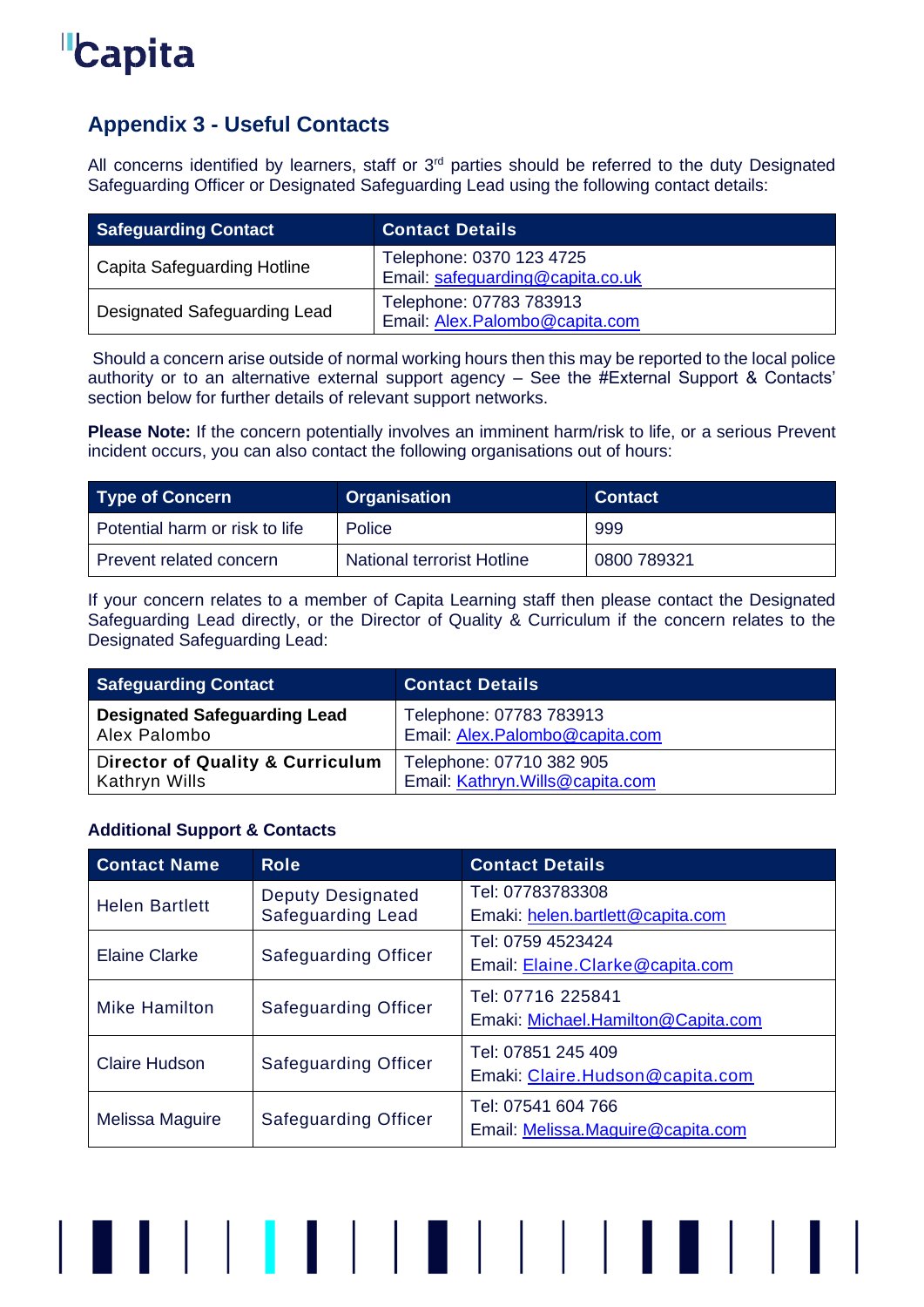| Andrea Porter  | <b>Safeguarding Officer</b> | Tel: 07511412953<br>Emaki: Andrea.Porter@capita.com    |
|----------------|-----------------------------|--------------------------------------------------------|
| Emma Valentine | <b>Safeguarding Officer</b> | Tel: 07753 223678<br>Emaki: Emma. Valentine@capita.com |

## <span id="page-27-0"></span>**Employee Assistance Programme**

Capita offers all staff access to an independent Employee Assistance Programme (EAP) which is managed by an external partner. Access to the EAP is free and allows Capita employees to access resources to help manage stress and anxiety, offer direct access to counselling and practical advice on personal or work matters. It is a confidential service and independent of Capita. For further information and to access the Employee Assistance Programme, please use the following details:

## *24/7 Confidential Telephone Line***:** 0800 015 5630 *Access to resources (via PeopleHuub webpage):* [Click Here](https://capitapeoplehub.custhelp.com/app/answers/detail/a_id/893/kw/employee%20assistance%20programme)

## <span id="page-27-1"></span>**Remploy**

In addition to the Employee Assistance Programme, learners enrolled on an apprenticeship programme and Capita Learning staff can also access mental health support and counselling through Remploy. Remploy are an independent provider who are funded by the Department for Work & Pensions and offer programmes to support learners and staff via self-referral. The following contact details can be used to get in touch with Remploy:

# *Confidential Telephone Line***:** 0300 456 8114

*Access to advice (via Remploy webpage):* [Click Here](https://www.remploy.co.uk/employers/mental-health-and-wellbeing/workplace-mental-health-support-service-employers)

## <span id="page-27-2"></span>**External Support & Contacts**

Alongside any support or intervention that may be implemented by the safeguarding team in response to a specific concern, the following contacts might be useful within wider support for learners or staff:

| <b>Concern</b>     | <b>Support available from:</b>                  | <b>Contact Details</b> |
|--------------------|-------------------------------------------------|------------------------|
|                    | Young People and Gambling                       | 0808 8020 133          |
|                    | Children of Addicted Parents and People (COAP)  | via website only       |
| <b>Addiction</b>   | National Association for Children of Alcoholics | 0800 358 3456          |
|                    | <b>Alcoholics Anonymous (AA) Great Britain</b>  | 0800 9177 650          |
|                    | <b>Talk to Frank</b>                            | via website only       |
|                    | <b>Childhood Bereavement Network</b>            | 020 7843 6309          |
| <b>Bereavement</b> | <b>Cruse Bereavement Care</b>                   | 0808 808 1677          |
|                    | <b>Grief Encounter</b>                          | via website only       |
|                    | Anti-bullying alliance                          | via website only       |
| <b>Bullying</b>    | <b>Bullying UK</b>                              | via website only       |
|                    | <b>Ditch The Label</b>                          | via website only       |
| <b>Cancer</b>      | <b>Macmillan Cancer Support</b>                 | 0808 808 00 00         |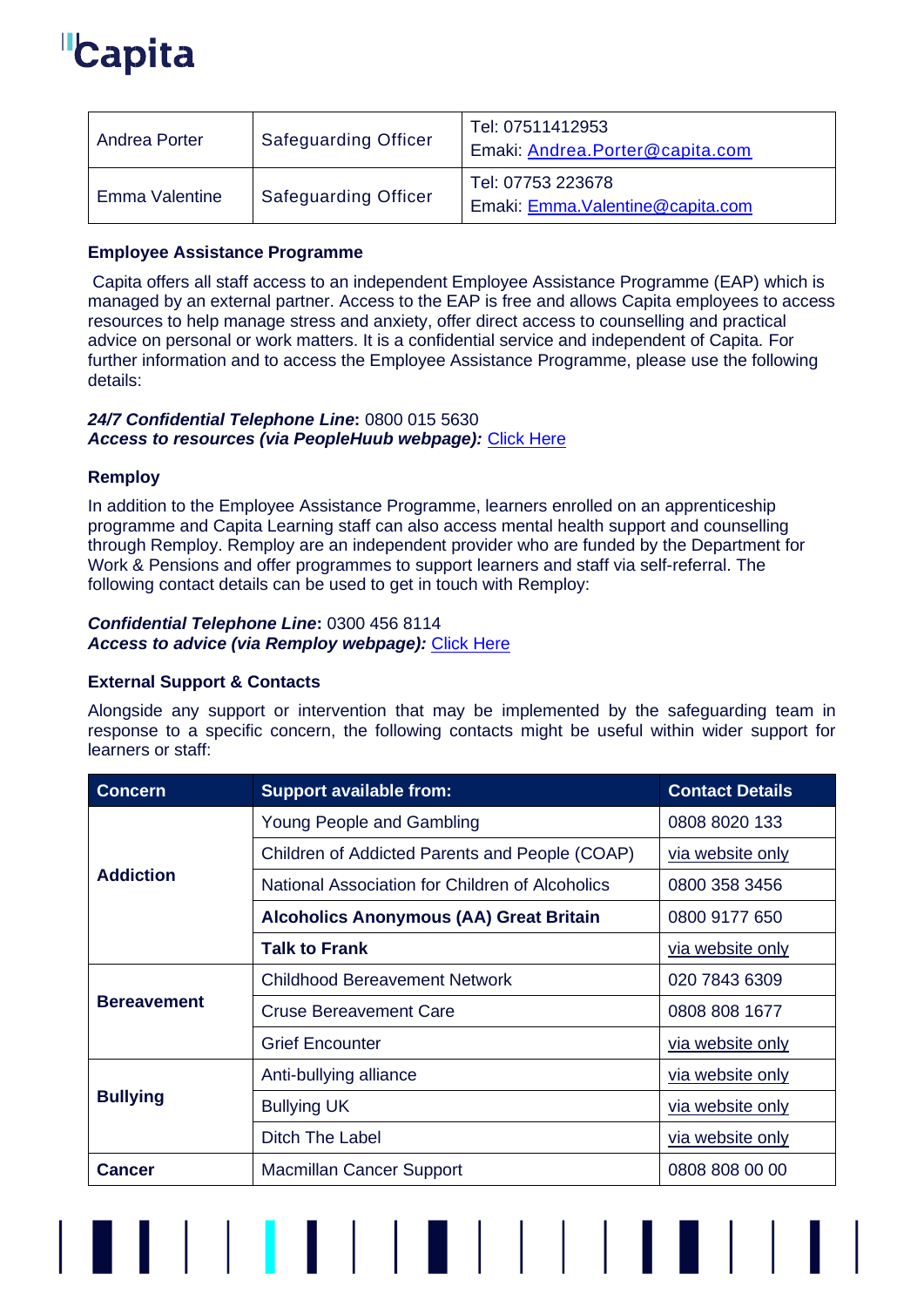$\begin{array}{c} \end{array}$ 

|                                            | <b>Barnardos</b>                                   | via website only |
|--------------------------------------------|----------------------------------------------------|------------------|
| <b>Children's</b><br><b>Charities</b>      | Childline                                          | 0800 1111        |
|                                            | <b>NSPCC</b>                                       | 0808 800 5000    |
| <b>British Association for Counselling</b> |                                                    | via website only |
| <b>Counselling</b>                         | <b>Remploy</b>                                     | 0300 456 8114    |
| <b>Crime</b>                               | <b>Crime Stoppers</b>                              | 0800 555 111     |
|                                            | Fearless (Crime Stoppers for Young People)         | via website only |
|                                            | Galop (LGBT)                                       | 0800 999 5428    |
| <b>Domestic Abuse</b>                      | National Domestic Violence Helpline                | 0808 2000 247    |
|                                            | Refuge                                             | 0808 2000 247    |
| <b>Drugs</b>                               | <b>Talk to Frank</b>                               | via website only |
| <b>Faith</b>                               | <b>Muslim Youth Helpline</b>                       | 0808 808 2008    |
|                                            | Africans Unite Against Child Abuse                 | via website only |
| <b>FGM</b>                                 | Daughters of Eve                                   | via website only |
|                                            | <b>Forward UK</b>                                  | 0208 960 4000    |
|                                            | <b>NSPCC FGM Helpline</b>                          | 0800 028 3550    |
| <b>Forced Marriage</b>                     | Karma Nirvana<br>0800 5999 247                     |                  |
| <b>Housing</b>                             | <b>Shelter</b>                                     | 0808 800 4444    |
|                                            |                                                    |                  |
|                                            | <b>Coram Voice</b>                                 | 0808 800 5792    |
| LGBTQ+                                     | <b>Stonewall</b>                                   | 0207 593 1850    |
|                                            | The Care Advice Line.                              | 020 7017 8901    |
|                                            | <b>Anxiety UK</b>                                  | 3444 774         |
|                                            | B-eat eating disorders                             | 0808 801 0711    |
|                                            | <b>Bipolar UK</b>                                  | 0333 323 3880    |
|                                            | <b>Heads Together</b>                              | via website only |
|                                            | <b>MindEd for Families</b>                         | via website only |
| <b>Mental Health</b>                       | <b>OCD</b> Action                                  | 0845 390 6232    |
|                                            | Remploy                                            | 0300 456 8114    |
|                                            | <b>Rethink Mental Illness</b>                      | via website only |
|                                            | Samaritans.                                        | 116 123          |
|                                            | Sane.                                              | 0300 304 7000    |
|                                            | <b>Young Minds</b>                                 | via website only |
| <b>Online Safety</b>                       | <b>Child Exploitation Online Protection Centre</b> | via website only |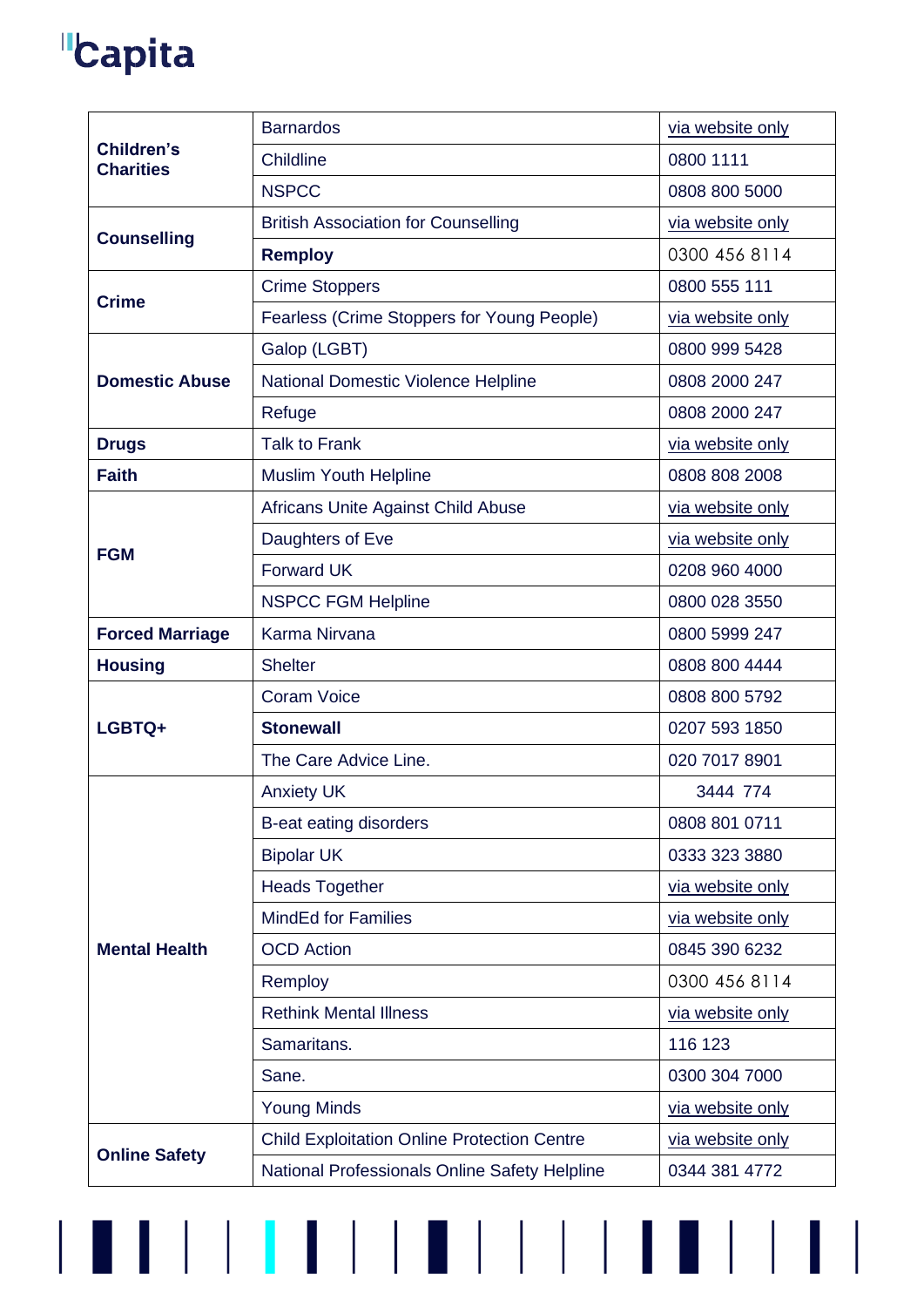|                      | Net-Aware                                          | via website only |
|----------------------|----------------------------------------------------|------------------|
|                      | Safer Internet                                     | via website only |
|                      | Think U Know                                       | via website only |
|                      | <b>Harmless</b>                                    | via website only |
| Self-Harm            | <b>National Self Harm Network</b>                  | via website only |
|                      | Self-injury support (Girls)                        | 0808 800 8088    |
| <b>Sexual Abuse</b>  | <b>MOSAC (Mothers of Sexually Abused Children)</b> | 0800 980 1958    |
|                      | Stop It Now                                        | 0808 1000 900    |
| <b>Sexual Health</b> | <b>Sexual Health Helpline</b>                      | 0300 123 7123    |
|                      | <b>Brook</b>                                       | via website only |

## <span id="page-29-0"></span>**Other Specialist Support Services**

The following support services may be of special interest to individuals with SEND needs:

| Organisation | <b>Specialist Support</b>                                                                                                  | <b>Contact Details</b>                                                                                          |
|--------------|----------------------------------------------------------------------------------------------------------------------------|-----------------------------------------------------------------------------------------------------------------|
| Sign Health  | Specialist service providing<br>access to support with health<br>and wellbeing for individuals<br>with hearing impairment. | Tel: 020 3947 2600<br>Emaki: info@signhealth.org.uk<br>Text: 07966 976749<br>Website: https://signhealth.org.uk |

All agencies identified above accept self-referral from individuals who may wish to seek advice or support in relation to concerns that might have been identified.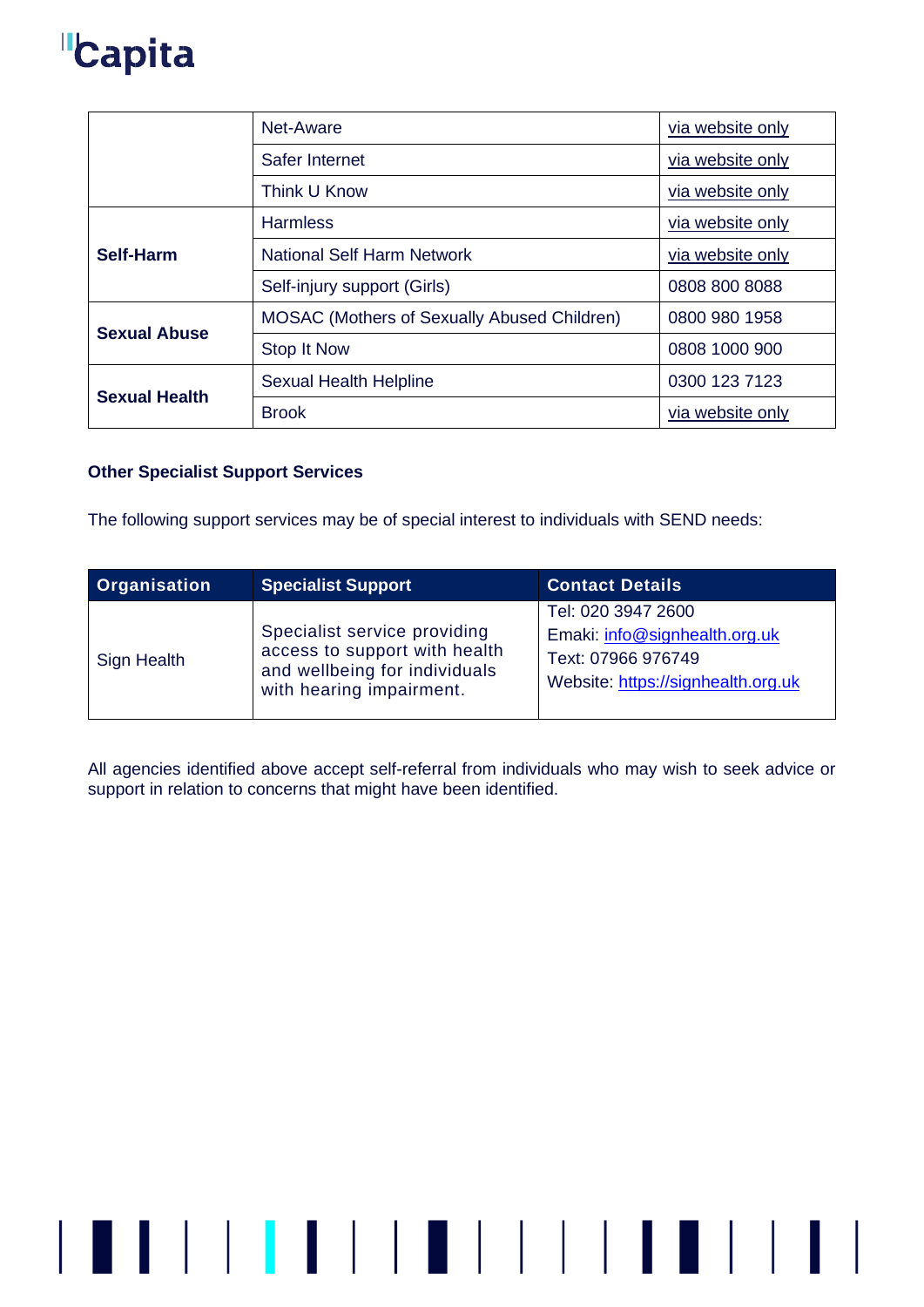

## **Prevent Regional Coordinators**

The Prevent strategy is supported by a network of regional coordinators who work closely with educational providers. Alongside the wider support they offer to us as a provider, they can also offer advice in relation to any Prevent concerns that might arise:

▌▌▏▏▏<mark>▏</mark>▐▕▏▏▏▊▏▏▏▏▏▏▏▌▐▏▊▏▏▏▏

<span id="page-30-0"></span>

| Region                 | <b>Contact Name</b> | Contact |                                     |
|------------------------|---------------------|---------|-------------------------------------|
|                        |                     | Email:  | chris.sybenga@education.gov.uk      |
| North East & Yorkshire | Chris Sybenga       | Phone:  | 07384 456640                        |
| <b>North West</b>      |                     | Email:  | nigel.lund@education.gov.uk         |
|                        | Nigel Lund          | Phone:  | 07384 452146                        |
| <b>West Midlands</b>   | Hifsa Haroon Iqbal  | Email:  | Hifsa.haroon-iqbal@education.gov.uk |
|                        |                     | Phone:  | 07785 654148                        |
| <b>East Midlands</b>   |                     | Email:  | sam.slack@education.gov.uk          |
|                        | <b>Sam Slack</b>    | Phone:  | 07384 452156                        |
| <b>Eastern England</b> | Dave Layton-Scott   | Email:  | david.layton-scott@education.gov.uk |
|                        |                     | Phone:  | 07384 452155                        |
| <b>South West</b>      |                     | Email:  | salam.katbi@education.gov.uk        |
|                        | Salam Arabi-Katbi   | Phone:  | 07824 083307                        |
| <b>South East</b>      |                     | Email:  | alamgir.sheriyar@education.gov.uk   |
|                        | Alamgir Sheriyar    | Phone:  | 07468 714372                        |
| London                 |                     | Email:  | jennie.fisher@education.gov.uk      |
|                        | Jennie Fisher       | Phone:  | 07880 469588                        |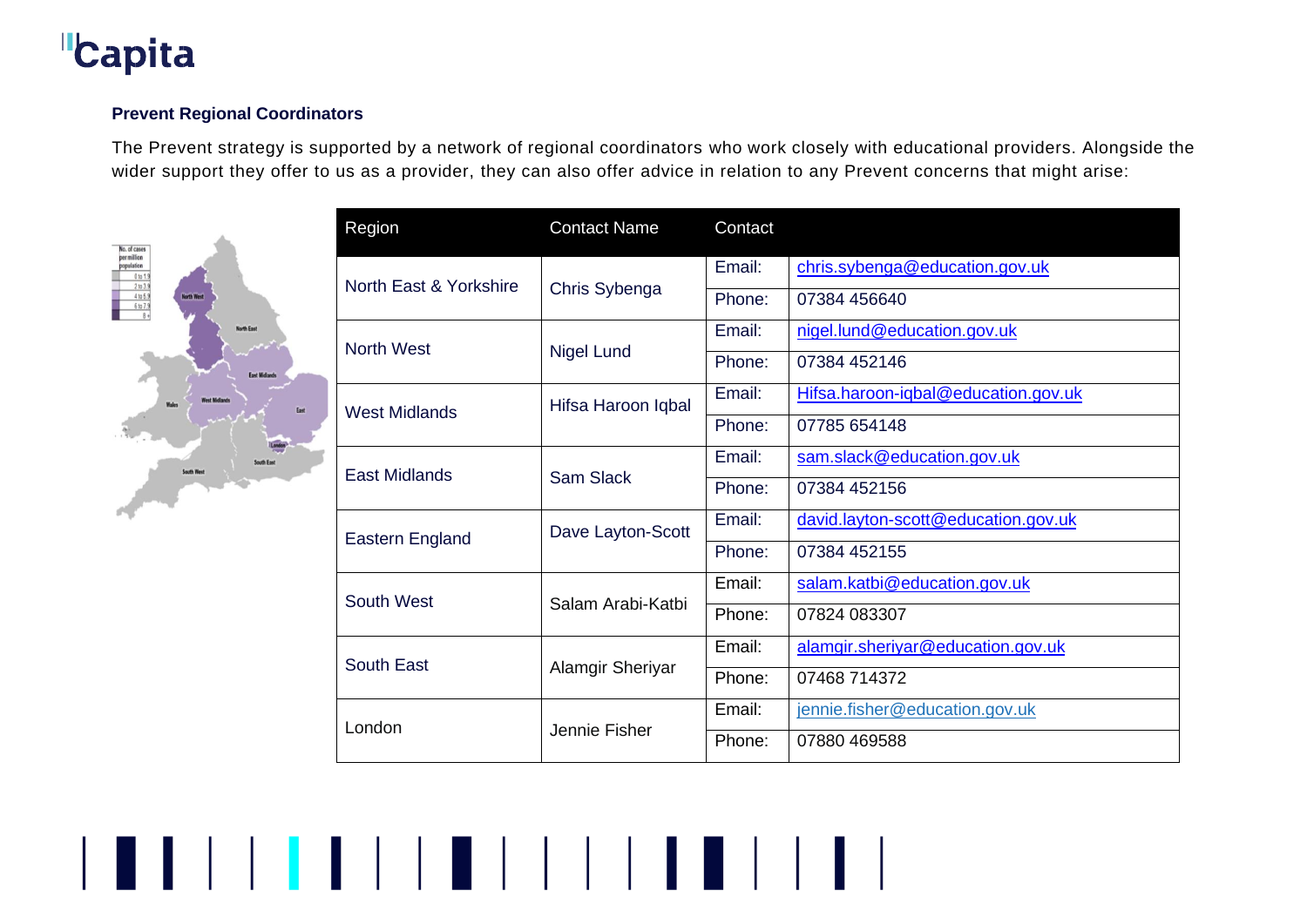# <span id="page-31-0"></span>**Appendix 4 – Disclosure & Barring Service (DBS) Checks**

All offers of employment/work are conditional to an appropriate Disclosure & Barring Service (DBS) check. The level of DBS checks required is dependent on the role being recruited, but this may be completed at Basic, Standard or Enhanced level and is dependent on the type of activity and contact with learners that is associated with the role.

## <span id="page-31-1"></span>**DBS Checks – Indicative Levels by Role**

The following are included as a guide to the level of DBS checks required for different roles:

### **Apprenticeship Provision**

| <b>Role (inc. Examples)</b>                                                                                                                                                                     | <b>Basic</b> | <b>Enhanced</b> | <b>Enhanced</b><br>(inc. barred list) |
|-------------------------------------------------------------------------------------------------------------------------------------------------------------------------------------------------|--------------|-----------------|---------------------------------------|
| Main learner facing roles which include<br>potential regular contact with children or<br>vulnerable adults<br>(e.g., Talent Coach, Specialist Learning<br>Consultant's, Safeguarding Team, etc) |              |                 | Required                              |
| Other learner facing roles with potential<br>repeated contact with children or<br>vulnerable adults<br>(e.g., Operations Manager, Quality Managers,<br>IQA's, EPA's, etc)                       |              | Required        |                                       |
| Other learner facing roles with potential<br>influence over children & vulnerable adults<br>(e.g., Enrolments Team, etc)                                                                        |              | Required        |                                       |
| <b>Other roles</b><br>(e.g., Operations Support, Client Partner Team, etc)                                                                                                                      | Required     |                 |                                       |

## **Other Adult Education Provisions**

| Role (inc. Examples)                                                                                     | <b>Basic</b> | <b>Enhanced</b> | <b>Enhanced</b><br>(inc. barred list) |
|----------------------------------------------------------------------------------------------------------|--------------|-----------------|---------------------------------------|
| Main learner facing roles with potential<br>regular contact with vulnerable adults<br>(e.g., Tutor, etc) |              | Required        |                                       |
| <b>Other roles</b><br>(e.g., V2L Learner Support Team, etc)                                              | Required     |                 |                                       |

## <span id="page-31-2"></span>**DBS Check Renewal Cycle**

It is Capita Learning policy that DBS checks are renewed every 3 years throughout the period of service with the organisation.

▌▌▏▏▏▌▐▏▎▏▌▐▏▏▏▏▏▏▏▏▌▐▏▌▏▏▏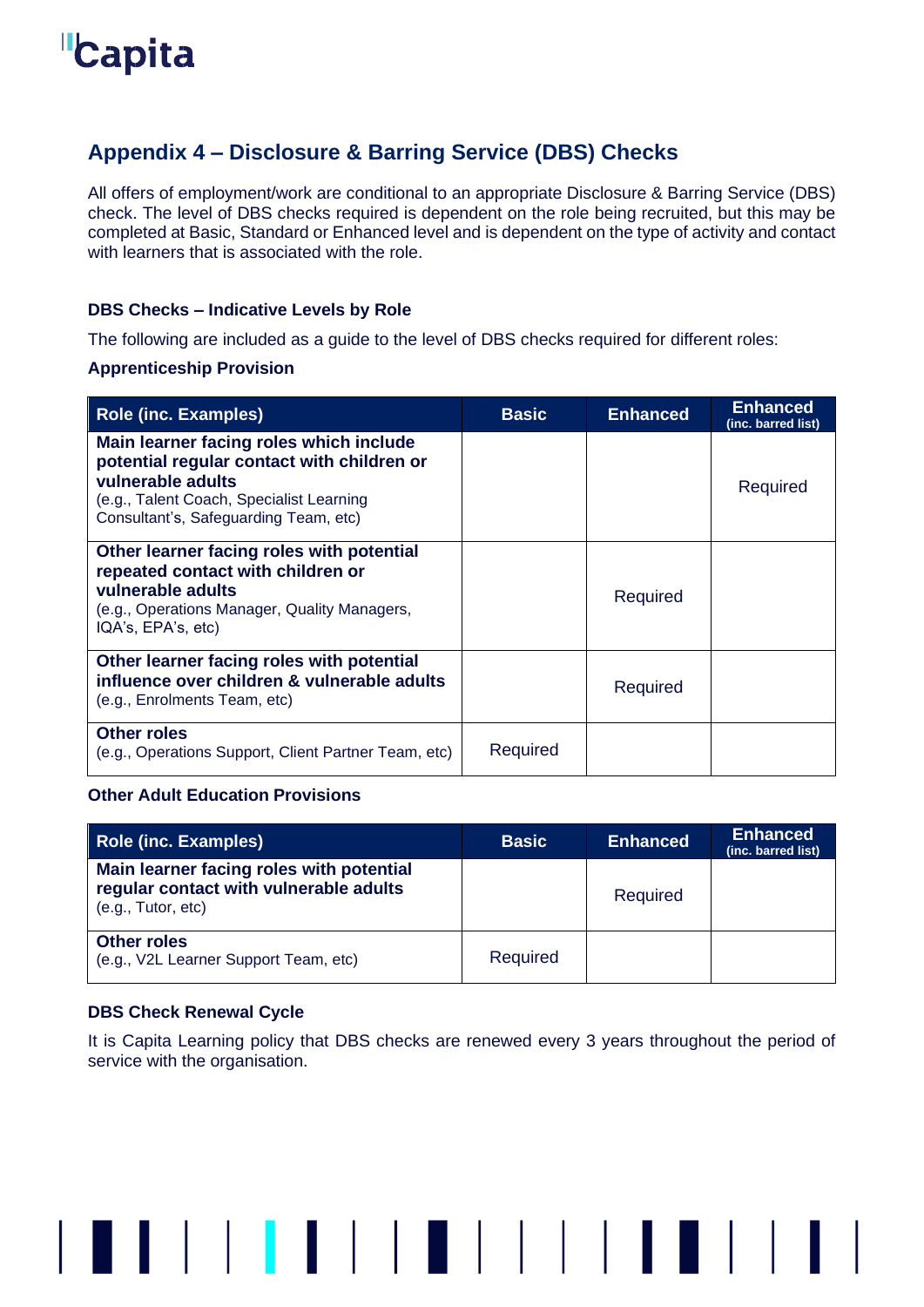

# <span id="page-32-0"></span>**Appendix 5 – Staff Training Programme**

The training programme is reviewed regularly by the Designated Safeguarding Lead to ensure that it provides the necessary information and support for staff. As a starting point, the following is provided as an outline of the current programme:

| <b>Staff Role</b>                               | <b>Training Element</b>                           | <b>Training Access</b>      |
|-------------------------------------------------|---------------------------------------------------|-----------------------------|
| <b>General Staff</b>                            | Capita Group Safeguarding (Level 1)               | Allocated via Workday       |
|                                                 | Safeguarding & Prevent - Capita Induction         | Induction programme         |
|                                                 | Prevent for Practitioners (2021)                  | Click here to access course |
| <b>Managers</b>                                 | Capita Group Safeguarding (Level 1)               | Allocated via Workday       |
|                                                 | Safeguarding & Prevent - Capita Induction         | Induction programme         |
|                                                 | Safer recruitment in FE (2021)                    | Click here to access course |
|                                                 | Prevent for leaders and managers (2021)           | Click here to access course |
| <b>Board Members</b>                            | Safeguarding in the FE & Training Sector          | Click here to access course |
|                                                 | Prevent for governors and board members<br>(2021) | Click here to access course |
| Capita Group<br>Safeguarding<br>Representatives | Capita Group Safeguarding (Level 2)               | Allocated via Workday       |
| <b>Safeguarding Team</b>                        | Capita Group Safeguarding (Level 2)               | Allocated via Workday       |
| Designated<br>Safeguarding Lead                 | Designated Safeguarding Lead Certification        | Advanced Level (External)   |

## <span id="page-32-1"></span>**Refresher Training**

All Capita Learning staff are required to maintain an up-to-date working knowledge of safeguarding. To support colleagues in achieving this, all staff are required to complete 'refresher training as follows:

**Capita Group Training**: In accordance with the Capita Group Safeguarding Framework, all Capita Learning staff are required to complete the Capita Group Safeguarding training module every 3 years.

**Capita Learning Annual Refresher**: All Capita Learning staff are required to complete a business specific annual refresher programme to ensure they are aware of any relevant updates and legislative changes and maintain a good working knowledge of the potential risks that apply to the Capita Learning context.

## <span id="page-32-2"></span>**Other Mandatory Updates**

Alongside completion of all refresher training, all colleagues are required to maintain an up to date understanding of the regulatory frameworks and current risks faced by our learners. All Capita Learning colleagues are, therefore, expected to engage with the following regular updates:

| <b>Update</b>                                                             | <b>Frequency</b>     | Update Accessible via:   |
|---------------------------------------------------------------------------|----------------------|--------------------------|
| Keeping Children Safe in Education - Part 1<br>(Apprenticeship Team only) | Annually - September | Click to access document |
| Capita Safeguarding & Prevent Newsletter                                  | Monthly              | <b>Published Monthly</b> |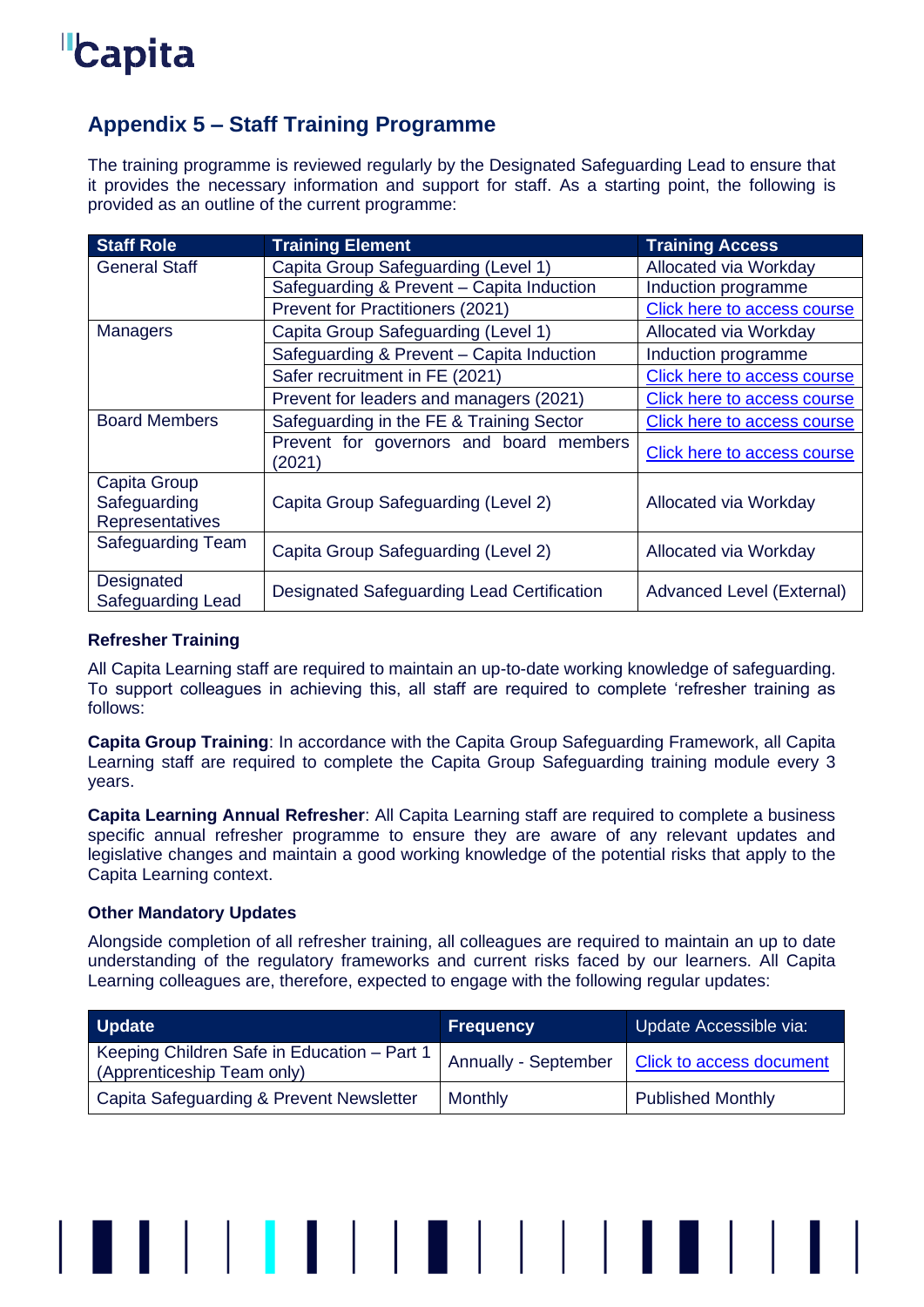# <span id="page-33-0"></span>**Appendix 6 - Safeguarding Policy (COVID-19 Addendum)**

This addendum applies during the period of closure / partial closure / adapted delivery model due to Covid-19 and reflects updated advice from the Government. It sets out changes to our normal Safeguarding policy in light of the Department for Education's guidance Coronavirus: safeguarding in schools, colleges and other providers, and should be read in conjunction with that document. Unless stated below, Capita's normal safeguarding procedure remains in place.

Capita Learning is committed to safeguarding and promoting the welfare of all learners and Staff within the organisation. This situation remains the same despite the difficult circumstances brought about by the COVID-19 outbreak.

The Department for Education's (DfE's) definition of 'vulnerable children' includes those who:

- Have a social worker, including learners:
- With a child protection plan
- Assessed as being in need
- Looked after by the local authority
- Have an education, health and care (EHC) plan

The Department for Health defines Vulnerable adults as:

An adult at risk is any person who is aged 18 years or over and at risk of abuse or neglect because of their needs for care and or support.

As a result of the changes brought about because of the outbreak, the following will apply:

#### **Designated (Deputy) Safeguarding Lead Arrangements**

The Designated Safeguarding Lead or Deputy Safeguarding Lead is available via telephone or through Microsoft Teams during all operational hours.

#### **Learners with Safeguarding Concerns**

Learners with Safeguarding concerns can contact the DSL by telephoning the Safeguarding Helpline or via email. The email address is available on BUD and included in staff email signatures.

#### **Vulnerable Learners**

Capita Learning will continue to work with any outside agency as required to ensure the safeguarding of all learners. Contact will be maintained with any learner in furlough who has expressed concerns regarding mental health to ensure they are aware of support available and to escalate support if required. Capita will continue to work with Local Safeguarding Partners during this period and raise concerns that meet the threshold for referrals.

#### **Learners on Site**

Capita Learning will refer to Government guidance on Education settings and Capita Group guidance on how to implement social distancing and advice from Public Health England on handwashing and other measures to limit the spread of COVID-19.

#### **Remote Learning**

All staff will use either Microsoft Teams when delivering to learners and ensure waiting rooms are in place to safeguard learners where this is appropriate. Capita will continue to have appropriate filtering and monitoring systems in place. All staff are to adhere to the Acceptable Use agreements and Online Safety Policy. Concerns should be raised when learners cannot be contacted who remain in learning during this period.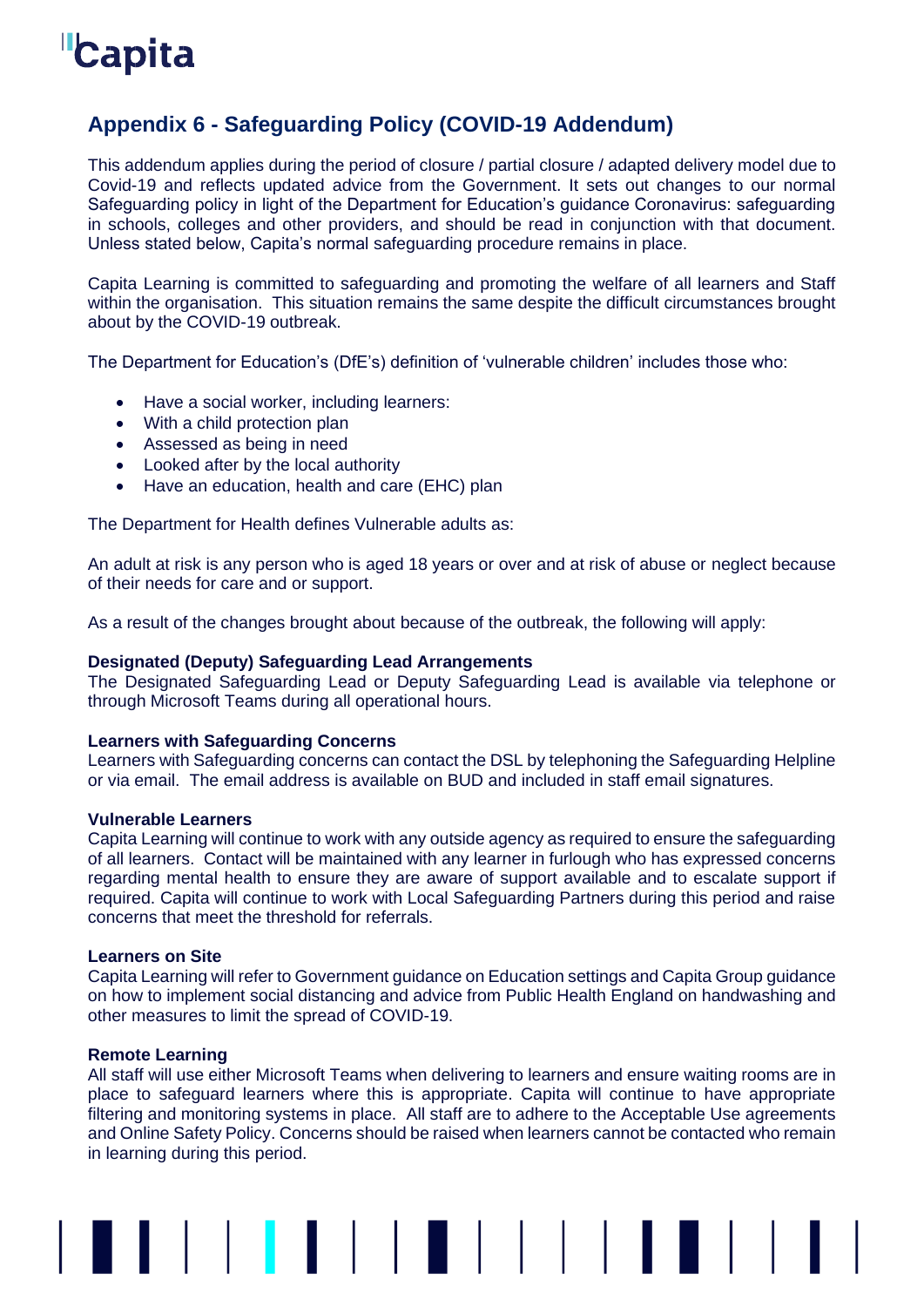#### **Welfare Concerns**

All welfare concerns should be reported to the Designated Safeguarding Officer or Designated Safeguarding Lead using the appropriate safeguarding referral mechanism and appropriate support will be provided to support the learner. staff are reminded that they need to remain vigilant to the sign of abuse and emotional distress.

#### **Mental Health**

Capita will continue to direct learners to charities that can provide mental health support as required. During this time, Capita will continue to make use of Remploy services as required and Staff have access to counselling support if needed.

### **Induction and Safer Recruitment**

In accordance with Government guidance validation of documents will take place through a live video link and possession of the physical document must be observed by the person completing the validation of the document. Scanned documentation will then be sent to the person completing the check. This procedure will be in place whilst remote induction is used during the COVID-19 period. (**[https://www.gov.uk/government/news/cohttps://www.gov.uk/government/news/covid-19](https://www.gov.uk/government/news/cohttps:/www.gov.uk/government/news/covid-19-changes-to-dbs-id-checking-guidelinesvid-19-changes-to-dbs-id-checking-guidelines) [changes-to-dbs-id-checking-guidelinesvid-19-changes-to-dbs-id-checking-guidelines](https://www.gov.uk/government/news/cohttps:/www.gov.uk/government/news/covid-19-changes-to-dbs-id-checking-guidelinesvid-19-changes-to-dbs-id-checking-guidelines)**).

### **Equality and Diversity**

Capita Learning are aware that Covid-19 will provide different challenges to different people as we adapt to new ways of working. This impact is likely to affect the physical and emotional well-being of staff and learners as we make changes to both the physical environment and the way we use technology to support others. We must consider the impact of different groups to try to minimise the impact of Covid-19 to individuals based on their unique circumstances and to promote inclusion for all.

#### **Mental Health Support**

Mental health support is available to all Staff. This can either be accessed by contacting one of the mental health first aiders or by contacting the confidential support line available through Employee assistance or via Remploy - Support and counselling can be accessed through these services. Support for learners and staff can also be accessed through contact with the safeguarding team via the relevant safeguarding hotline, or by referral through a Talent Coach. If support is provided to a learner, a referral should be completed to aid the tracking of support needs.

#### **Equipment and Technology**

All staff will use Microsoft Teams to communicate virtually. Videos should be turned on to aid all staff. Immersive technology can be enabled by individual staff or learners to ensure they have an environment that supports their communication needs. This includes translate which will provide a transcript of communication. Staff are reminded to avoid jargon and communicate clearly to ensure that this feature can be enabled. Microsoft Teams also has a text feature for any staff member or learner that may need to communicate in this manner. Health and Safety courses have also been undertaken by Staff to support them with maintaining good posture and a good working environment. All managers are asked to assess if further reasonable adjustments are required, and any adjustments identified should be raised with the local SHE representative who will provide additional support and guidance. Employees with a poor internet connection should seek support from Capita's IT support service who may be able to provide practical advice and solutions.

#### **Communication**

Meetings should be held with all staff within the business to support their emotional well-being. Staff in furlough (during any applicable periods) are welcome to attend meetings if they feel this would be supportive. Contact should be maintained with those in furlough to check their well-being on at least a weekly basis.

▌▌▏▏▏<mark>▏</mark>▐▕▏▏▏▊▕▏▏▏▏▏▏▌▐▏▊▏▏▏▏